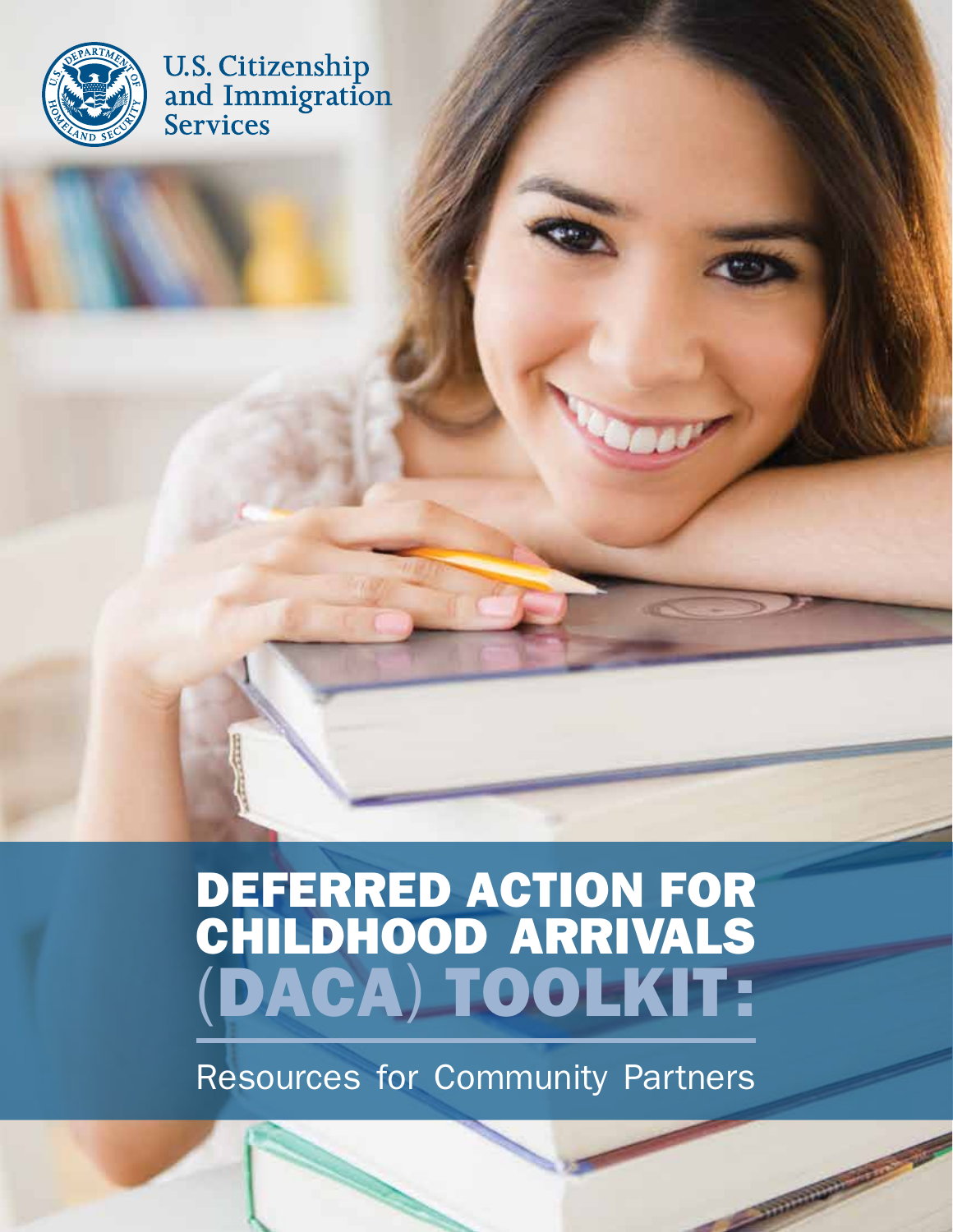In addition to the resources in this toolkit, USCIS has created a power point presentation on DACA to be used in stakeholder outreach events. To request a copy of the presentation, please contact the USCIS Public Engagement Division at [Public.Engagement@](mailto:public.engagement%40uscis.dhs.gov?subject=Request%20for%20Powerpoint%20Presentation%20of%20DACA) [uscis.dhs.gov](mailto:public.engagement%40uscis.dhs.gov?subject=Request%20for%20Powerpoint%20Presentation%20of%20DACA).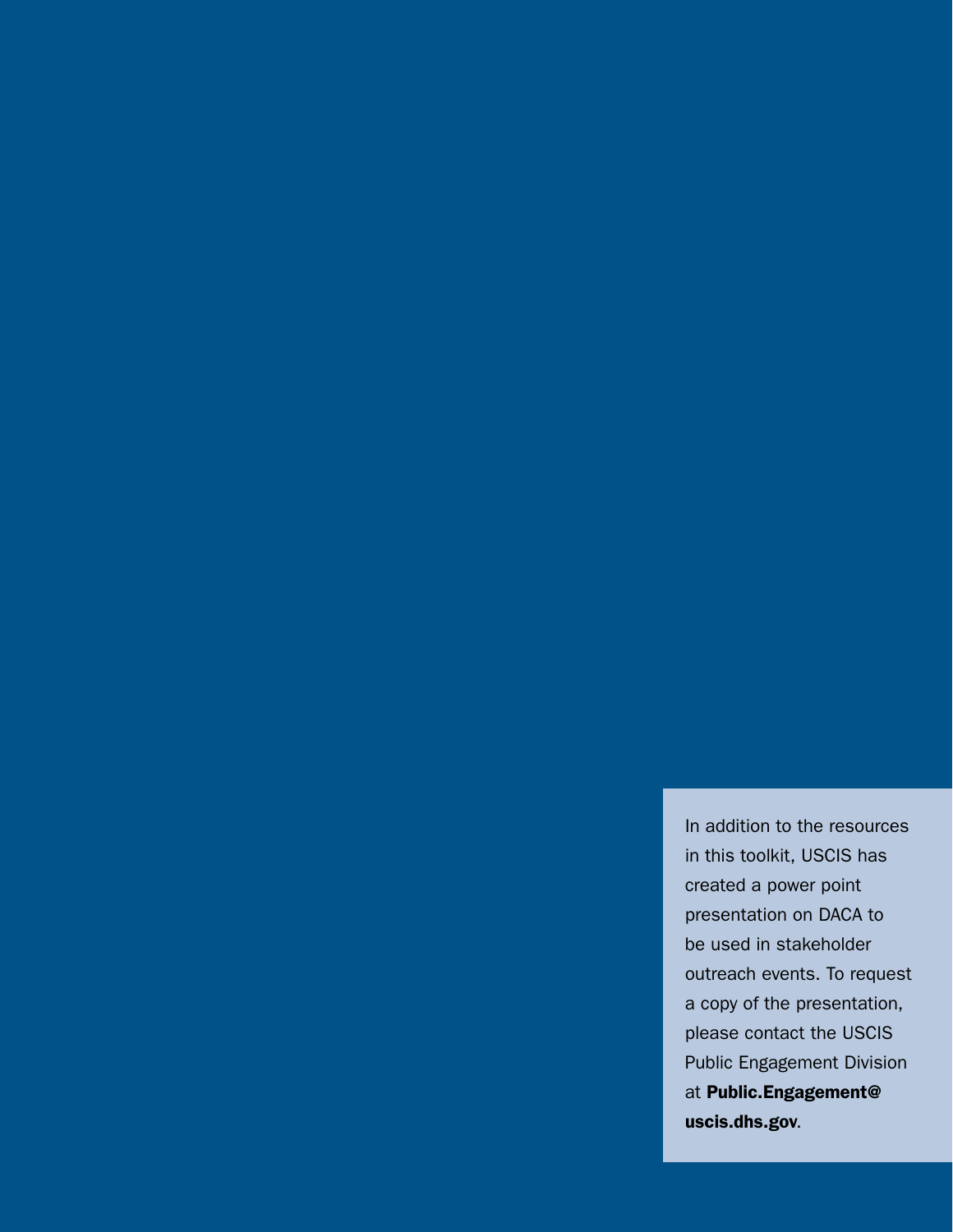# TABLE OF CONTENTS

- 4 [Program Overview](#page-3-0)
- 6 [DACA "How Do I" Guide](#page-5-0)
- 9 [Initial vs Renewal DACA Tip Sheet](#page-8-0)
- **10** [Frequently Asked Questions by Topic](#page-9-0)
	- 10 *[What is DACA?](#page-9-0)*
	- *[11 DACA Process](#page-10-0)*
	- *[14 Background Checks](#page-13-0)*
	- *[15 After USCIS Makes a Decision](#page-13-0)*
	- *[16 Initial Requests for DACA](#page-14-0)*
	- *[22 Renewal of DACA](#page-21-0)*
	- *[23 Travel](#page-22-0)*
	- *[25 Criminal Convictions](#page-24-0)*
	- *2[7 Miscellanceous](#page-26-0)*
- 29 [DACA Process Infographic Flyer](#page-28-0)
- 30 [Avoid Immigration Scams Flyer](#page-29-0)
- **31** [List of Federal Government resources pertaining to DACA](#page-30-0)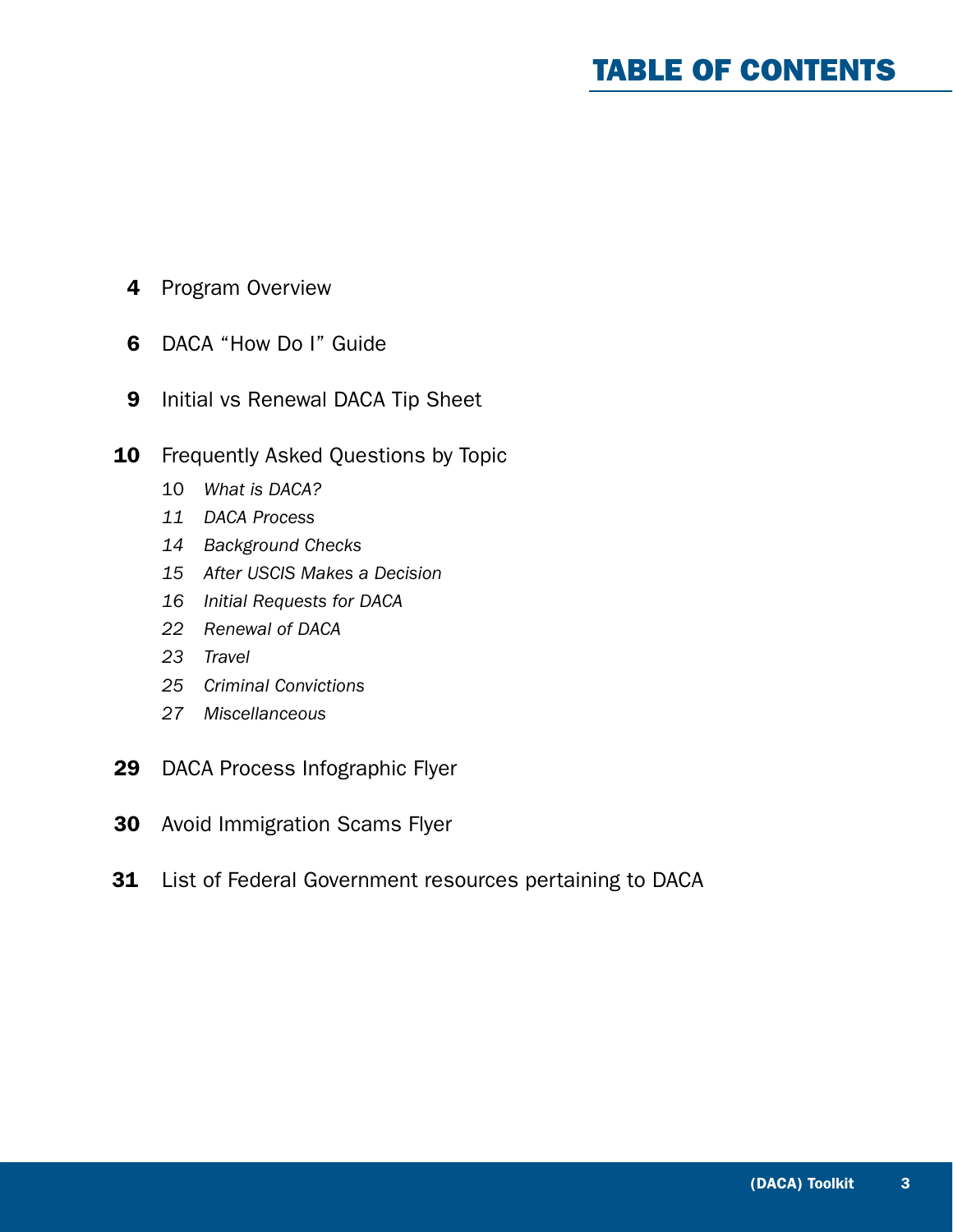# <span id="page-3-0"></span>**Background**

- • USCIS began accepting requests under the Deferred Action for Childhood Arrivals (DACA) program on August 15, 2012. The DACA process was created by the Secretary of Homeland Security to offer relief from removal (in 2-year increments) for undocumented immigrants who came to the United States as children and who met several key criteria. DACA is an exercise of prosecutorial discretion and does not provide lawful status.
- The first USCIS-approved DACA grants were issued in September 2012. The initial 2-year duration will begin to expire for certain individuals in September 2014. Those individuals will be able to request consideration for renewal of DACA for a 2-year period.
- Some individuals were granted DACA by U.S. Immigration and Customs Enforcement (ICE) between June 15, 2012, and August 15, 2012. In February 2014, USCIS provided guidance to these individuals on the process they should follow to request DACA renewals.
- USCIS has updated Form I-821D [dated 6/4/14] to allow individuals to request a 2-year renewal of DACA. Previous versions of the form will not be accepted after June 5, 2014. There will be no grace period for individuals to submit a previous version of Form I-821D to request a renewal of their deferred action.
- Individuals who have not yet requested consideration for DACA must also use the new Form I-821D.
- In addition to the new Form I-821D, all individuals must also submit a Form I-795, Application for Employment Authorization (along with the accompanying fees for that form), and a Form I-765WS, Worksheet, when requesting either initial DACA or renewal of DACA.
- Individuals who allow their initial 2-year period of DACA to expire and do not seek renewal will no longer be considered to be lawfully present for inadmissibility purposes and will no longer be authorized to work legally in the United States. To ensure that their deferred action does not lapse, USCIS recommends that current DACA recipients submit Forms I-821D, I-765, and I-765 Worksheet approximately 120 days (4 months) before their 2-year period of deferred action expires. However, USCIS may reject DACA requests received earlier than 150 days (5 months) before an individual's 2-year period of deferred action expires.
- For more information on requesting DACA, please visit our Web site at **[www.uscis.gov/](http://www.uscis.gov/childhoodarrivals) [childhoodarrivals](http://www.uscis.gov/childhoodarrivals)** or call our National Customer Service Center at (800) 375-5283.

# Renewal DACA Requests

- An individual may be considered for renewal of DACA if he or she met the guidelines for initial DACA and he or she:
	- Did not depart the United States on or after June 15, 2007, without advance parole;
	- Has continuously resided in the United States since he or she submitted his or her most recent DACA request that was approved up until the present time; and
	- Has not been convicted of a felony, a significant misdemeanor, or three or more misdemeanors, and does not otherwise pose a threat to national security or public safety.
- Requests for renewal should be submitted to USCIS no less than 120 days, and no more than 150 days prior to the expiration of the current period of deferred action.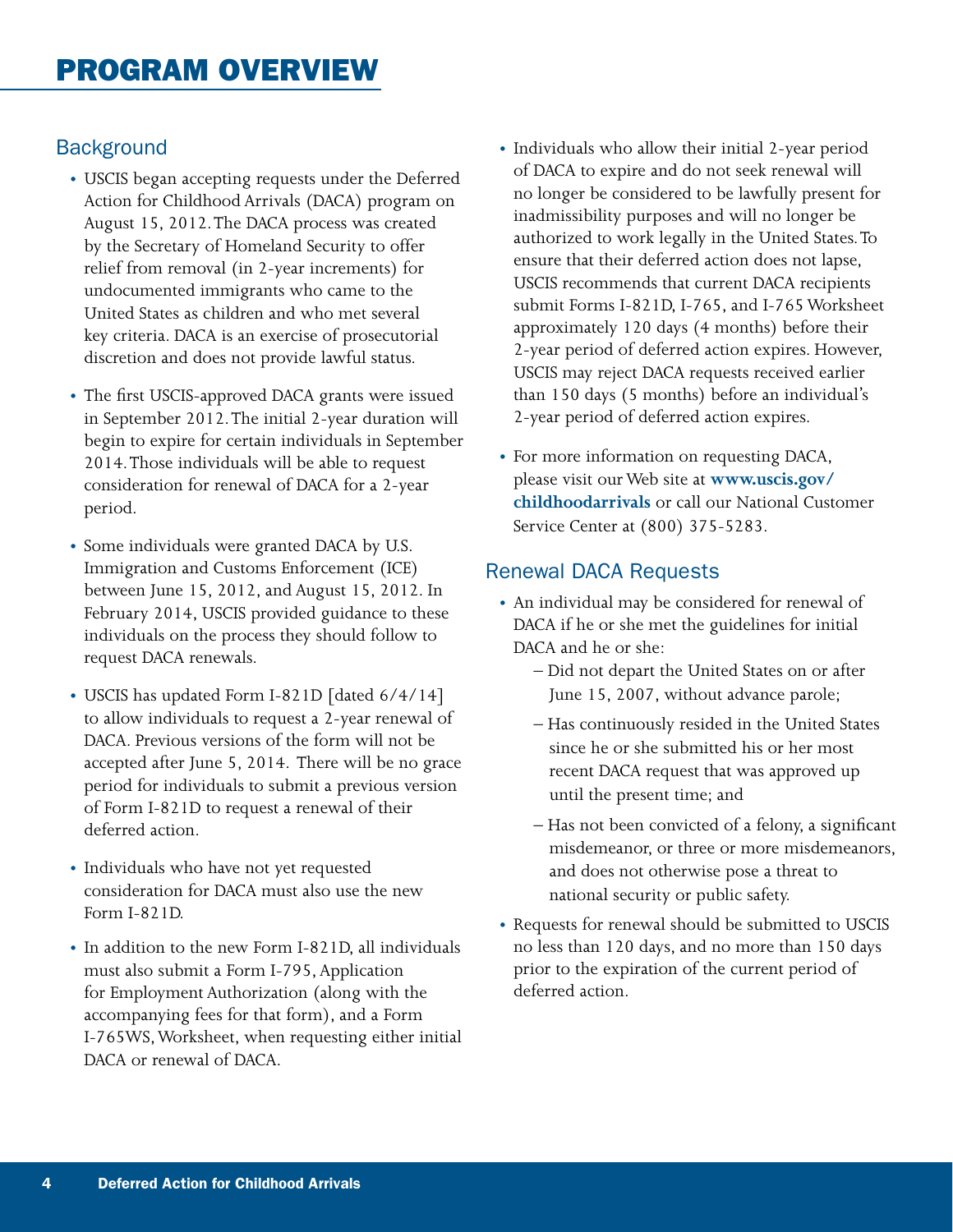# Initial DACA Requests

- • USCIS will also continue to accept initial requests for DACA. An individual may be considered for initial DACA if he or she:
	- Was under the age of 31 as of June 15, 2012;
	- Came to the United States before reaching his or her 16th birthday;
	- Has continuously resided in the United States since June 15, 2007, up to the present time;
	- Was physically present in the United States on June 15, 2012, and at the time of making his or her request for consideration of deferred action with USCIS;
	- Had no lawful status on June 15, 2012.

#### **NOTE:**

No lawful status on June 15, 2012, means that:

- $\blacklozenge$  You never had a lawful immigration status on or before June 15, 2012; or
- $\leftrightarrow$  Any lawful immigration status or parole that you obtained prior to June 15, 2012, had expired as of June 15, 2012.
- Is currently in school, has graduated or obtained a certificate of completion from high school, has obtained a General Education Development (GED) certificate, or is an honorably discharged veteran of the Coast Guard or U.S. Armed Forces; and
- Has not been convicted of a felony, significant misdemeanor, three or more other misdemeanors, and does not otherwise pose a threat to national security or public safety;
- Individuals who were younger than 15 when DACA was first announced and are not in removal proceedings or have a final order may request DACA from USCIS any time after they have reached their 15th birthday. Individuals who are in removal proceedings or who have a final order may request DACA from USCIS even if they are younger than 15 at the time of filing.

# Consideration of DACA

- USCIS has updated Form I-821D [dated 6/4/14] to allow individuals to request renewal of DACA for an additional 2-year period. Previous versions of the form will not be accepted after June 5, 2014.
- There will be no grace period for individuals to submit a previous version of Form I-821D to request a renewal of their deferred action.
- There is no fee for Form I-821D. The fee for Form I-765 and the required biometrics is \$465.

#### Avoiding Immigration Scams

- Please be aware of immigration scams. Unauthorized practitioners of immigration law may try to take advantage of individuals by charging them money to obtain or submit forms related to DACA or communicate with USCIS on their behalf. Visit **<www.uscis.gov/avoidscams>**or **[www.uscis.](www.uscis.gov/eviteestafas) [gov/eviteestafas](www.uscis.gov/eviteestafas)** for tips on how to find authorized legal assistance and how to recognize and avoid immigration services scams.
- Protect yourself from immigration scams. Official U.S. Government Web sites should be your main source of information on DACA and immigration services. Go to **<www.uscis.gov>** to learn more.
- If you need legal immigration advice, be sure to use an authorized professional. This means an attorney in good standing or a Board of Immigration Appeals (BIA) accredited representative. Check the BIA Web site for a list of attorneys who provide immigration services for low to no cost and for a list of disciplined attorneys. You can also check the American Bar Association or your State bar association for legal services in your State.
- If you are a victim of an immigration scam, report it to the Federal Trade Commission at **<www.ftc.gov/complaint>** or **<www.ftc.gov/queja>** or by calling (877) FTC-HELP ((877) 372-4357).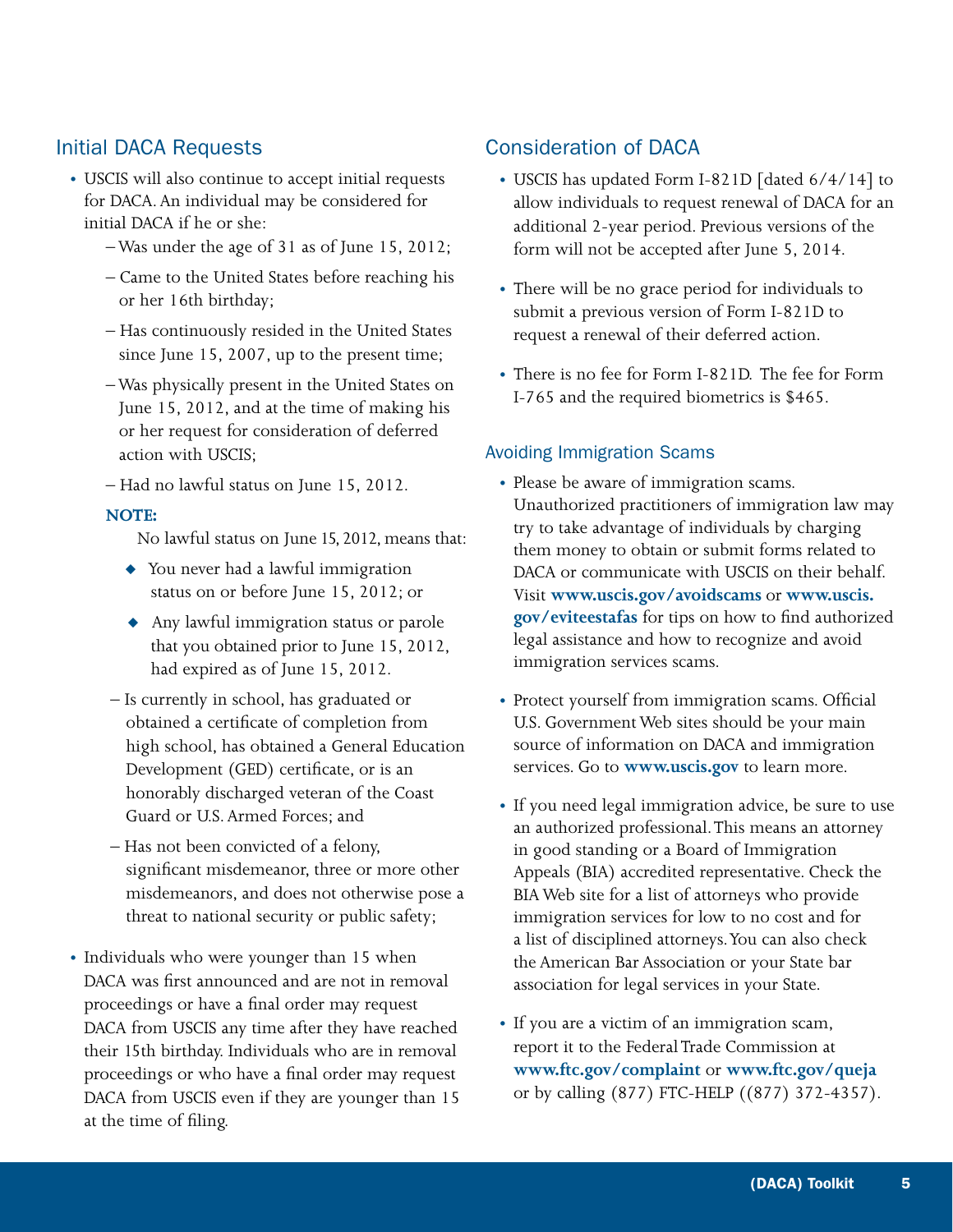<span id="page-5-0"></span>

# **General information**

*How do I request consideration of deferred action for childhood arrivals (DACA)?*



**U.S. Citizenship** and Immigration **Services** 

#### **How do I request consideration of deferred action for childhood arrivals?**

You must submit **Form I-821D**, Consideration of Deferred Action for Childhood Arrivals. This form must be completed, properly signed, and accompanied by a **Form I-765**, Application for Employment Authorization, and a **Form I-765WS**, Form I-765 Worksheet. Failure to submit a completed Form I-765, accompanied by the correct fees, will disqualify you from consideration for deferred action. While there is no filing fee for Form I-821D, you must submit the \$380 filing fee and \$85 biometric services fee for Form I-765, for a total fee of \$465. Please read the form instructions to ensure that you submit all the required documentation to support your request. See **[www.](http://www.uscis.gov/I-821D) [uscis.gov/I-821D](http://www.uscis.gov/I-821D)** and **[www.uscis.gov/I-765](http://www.uscis.gov/I-765)** for complete filing instructions. See **[www.uscis.gov/childhoodarrivals](http://www.uscis.gov/childhoodarrivals)** for additional information on the deferred action for childhood arrivals process.

**Please Note:** Once you receive a receipt confirming that your request is properly filed, you will be sent an appointment notice to visit an Application Support Center for biometric services (photograph and fingerprints). Please make sure you read and follow the directions in the notice. Failure to attend your biometrics appointment may delay processing or result in a denial of your request.

#### **Where do I file my request for consideration of deferred action for childhood arrivals?**

Requests for consideration of deferred action for childhood arrivals will be filed by mail to the USCIS Lockbox. Please visit **[www.uscis.](http://www.uscis.gov/I-821D) [gov/I-821D](http://www.uscis.gov/I-821D)** or contact the USCIS National Customer Service Center at **(800) 375-5283** for the most current information and instructions on where to mail your request.

#### **What evidence should I submit with my initial request for consideration of deferred action for childhood arrivals?**

For initial requests, the evidence should show that you meet the guidelines outlined above in "How do I know if I may request consideration of deferred action for childhood arrivals?" This includes evidence that you:

On June 15, 2012, the Secretary of Homeland Security announced that certain people who came to the United States as children and meet several key guidelines may request consideration of deferred action for a period of 2 years, subject to renewal. Those granted deferred action are also eligible for work authorization.

Only individuals who can prove through verifiable documentation that they meet these guidelines will be considered for deferred action. Determinations will be made on a case-by-case basis under the guidelines in the Secretary's memorandum.

#### **How do I know if I may request consideration of deferred action for childhood arrivals?**

You may request consideration if you:

- 1. Were under the age of 31 as of June 15, 2012;
- 2. Came to the United States before reaching your 16th birthday;
- 3. Have continuously resided in the United States since June 15, 2007, up to the present time;
- 4. Were physically present in the United States on June 15, 2012, and at the time of making your request with USCIS;
- 5. Had no lawful status on June 15, 2012, which means that:
	- –You never had a lawful immigration status on or before June 15, 2012; or

 –Any lawful status or parole that you obtained prior to June 15, 2012, had expired as of June 15, 2012.

- 6. Are currently in school, have graduated or obtained a certificate of completion from high school, have obtained a General Education Development (GED) certificate, or are an honorably discharged veteran of the Coast Guard or U.S. Armed Forces; and
- 7. Have not been convicted of a felony, significant misdemeanor, or three or more other misdemeanors, and do not otherwise pose a threat to national security or public safety.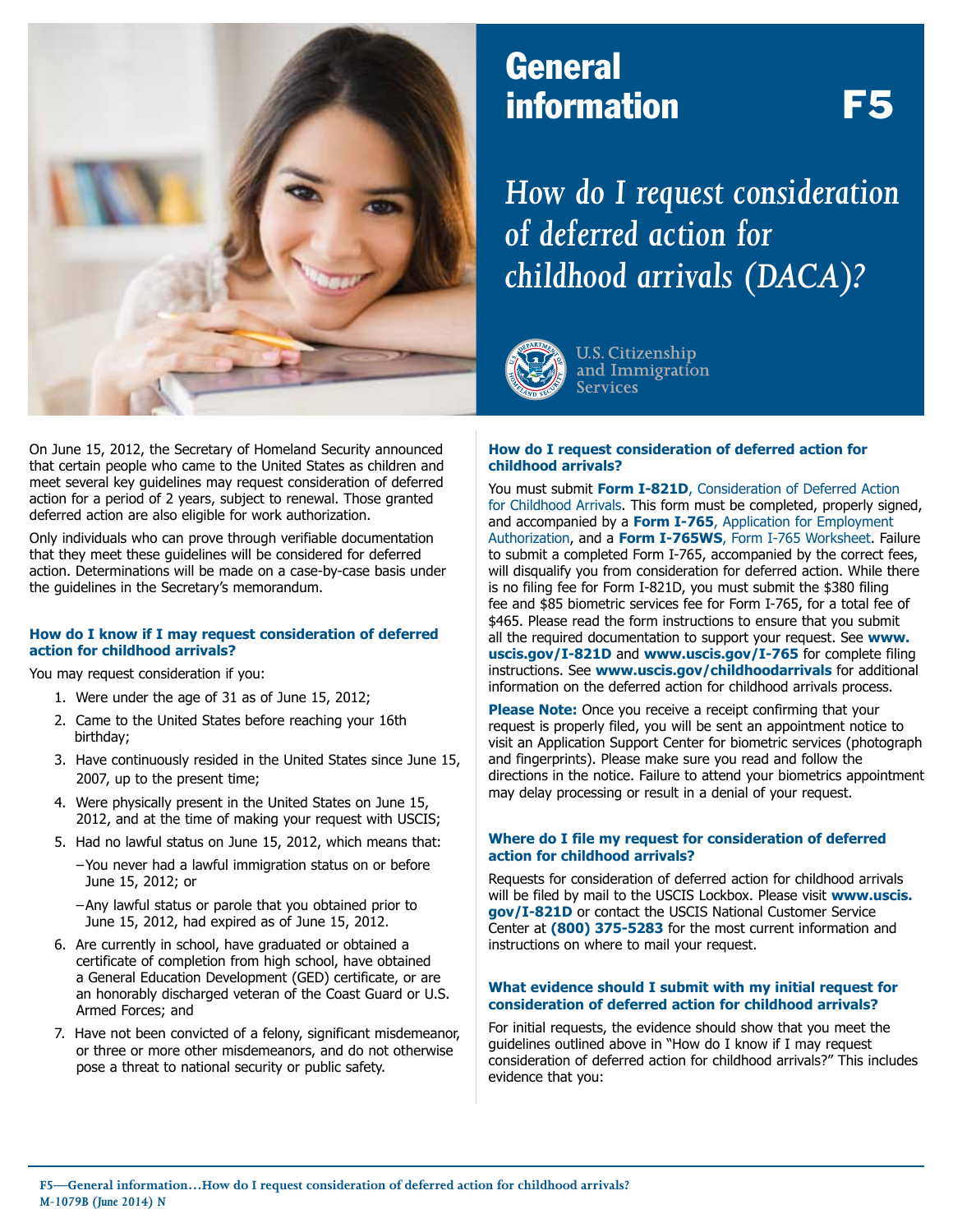- 1. Were born after June 15, 1981;
- 2. Arrived in the United States before the age of 16;
- 3. Have continuously resided in the United States since June 15, 2007, up to the present time;
- 4. Were present in the United States on June 15, 2012;
- 5. Had no lawful status on June 15, 2012;
- 6. Are currently in school, have graduated or received a certificate of completion from high school, obtained a General Educational Development (GED) certificate, or are an honorably discharged veteran of the Coast Guard or U.S. Armed Forces; and
- 7. Are at least 15 years of age at the time of filing if you have never been in removal proceedings or if your case was terminated before you submit your request for consideration of deferred action for childhood arrivals.

For information about specific documents that may satisfy these guidelines, please read the instructions to Form I-821D at **[www.uscis.gov/I-821D](http://www.uscis.gov/I-821D)** and the frequently asked questions at **[www.uscis.gov/childhoodarrivals](http://www.uscis.gov/childhoodarrivals)**.

#### **Does this process apply to me if I am currently in removal proceedings, have a final removal order, or have a voluntary departure order?**

Yes. This process is open to any individuals who can demonstrate that they meet the guidelines, including those who have never been in removal proceedings as well as those in removal proceedings, with a final order, or with a voluntary departure order (as long as they are not in immigration detention). If you are not in immigration detention and want to affirmatively request consideration of deferred action, you must submit your request to USCIS. You do not need to be 15 years of age or older at the time of filing if you are in removal proceedings, have a final removal order, or have a voluntary departure order. All cases will be considered on an individual basis.

Submit a copy of the removal order or any document issued by the immigration judge or the final decision from the Board of Immigration Appeals, if available. This requirement applies only to people who have been in removal proceedings.

#### **Do brief departures affect my ability to satisfy the continuous residence in the United States since June 15, 2007, guideline?**

A brief, casual, and innocent absence from the United States will not interrupt your continuous residence. Any absence will be considered brief, casual, and innocent if it occurred before August 15, 2012, and was:

- 1. Short and reasonably calculated to accomplish the purpose for the absence;
- 2. Not because of an order of exclusion, deportation, or removal;
- 3. Not because of an order of voluntary departure, or an administrative grant of voluntary departure before you were placed in exclusion, deportation, or removal proceedings; and
- 4. The purpose of the absence and/or your actions while outside the United States were not contrary to law.

Any unauthorized travel outside of the United States on or after August 15, 2012, will interrupt your period of continuous residence and you will not be considered for deferred action under this process. For information about specific documents that may show your absence was brief, casual, and innocent, please read the instructions at **[www.uscis.gov/I-821D](http://www.uscis.gov/I-821D)** and the frequently asked questions at **[www.uscis.gov/childhoodarrivals](http://www.uscis.gov/childhoodarrivals)**.

#### **Will USCIS conduct a background check when reviewing my request for consideration of deferred action for childhood arrivals?**

Yes. You must undergo background checks before USCIS will exercise prosecutorial discretion. You will not be considered for deferred action for childhood arrivals, unless there are exceptional circumstances, if you have been convicted of:

- Any felony;
- A significant misdemeanor offense;
- Three or more misdemeanor offenses (not occurring on the same date and not arising out of the same act, omission or scheme of misconduct); or
- You otherwise pose a threat to national security or public safety.

#### **What happens after I submit my request for consideration of deferred action for childhood arrivals?**

After receiving your Form I-821D, Form I-765, and Form I-765WS, USCIS will review them for completeness, including the required fees, initial evidence, and signatures. If the request is complete, USCIS will send you a receipt notice. USCIS will then send you a notice scheduling you to visit an Application Support Center for fingerprinting and photographing. You may choose to receive an email and/or text message notifying you that your form has been accepted by completing a **Form G-1145**, E-Notification of Application/Petition Acceptance. Please see **[www.uscis.gov/](http://www.uscis.gov/G-1145) [G-1145](http://www.uscis.gov/G-1145)** for instructions.

Each request for consideration of deferred action for childhood arrivals will be reviewed on an individual, case-by-case basis. You will be notified of USCIS' determination in writing. USCIS may request more information or evidence, or may request that you appear at a USCIS office. There is no appeal or motion to reopen/reconsider the denial of a request for consideration of deferred action for childhood arrivals.

#### **Can I renew the period for which removal action will be deferred in my case?**

Yes. You may request consideration of renewal of your deferred action for childhood arrivals. Your request for a renewal will be considered on a case-by-case basis. If USCIS renews its exercise of discretion under deferred action for childhood arrivals for your case, you will receive deferred action for another 2 years, and if you demonstrate an economic necessity for employment you may receive employment authorization throughout that period.

#### **How do I know if I may request a renewal of my deferred action for childhood arrivals?**

You may request consideration of renewal of deferred action for childhood arrivals if you met the guidelines for initial deferred action for childhood arrivals (see above) and you:

- 1. Did not depart the United States on or after August 15, 2012, without advance parole;
- 2. Have continuously resided in the United States since you submitted your most recent deferred action for childhood arrivals request that was approved up to the present time;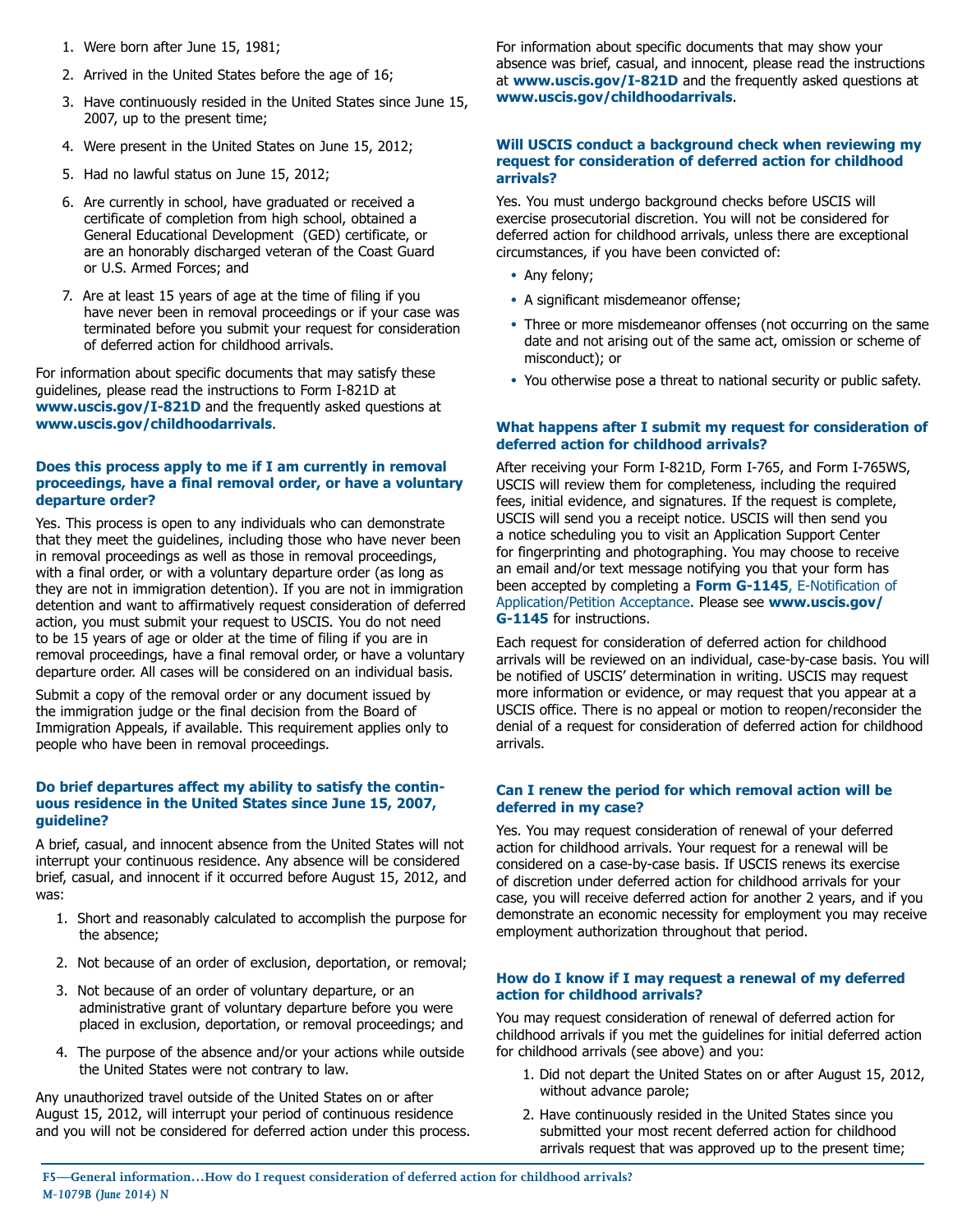3. Have not been convicted of a felony, a significant misdemeanor, or three or more misdemeanors, and do not otherwise pose a threat to national security or public safety.

Requests for renewal should be submitted to USCIS around 120 days (but no more than 150 days) before the expiration of the current period of deferred action. To request renewal of your deferred action for childhood arrivals, submit Form I-821D, Form I-765, and Form I-765WS along with the \$380 filing fee for the Form I-765 and a \$85 biometric services fee, for a total of \$465.

You do not need to provide any additional documents at the time you request renewal of deferred action for childhood arrivals unless you have **new** documents related to removal proceedings or criminal history that you did not submit to USCIS in a previously approved deferred action for childhood arrivals request.

#### **If USCIS does not exercise deferred action in my case, will I be placed in removal proceedings?**

If your request for consideration of deferred action for childhood arrivals is denied, USCIS will apply its policy guidance governing the referral of cases to U.S. Immigration and Customs Enforcement (ICE) and the issuance of Notices to Appear (NTA). If your case does not involve a criminal offense, fraud, or a threat to national security or public safety, your case will not be referred to ICE for removal proceedings except in exceptional circumstances. For more detailed information, visit **[www.uscis.gov/nta](http://www.uscis.gov/nta)**.

#### **Does this process result in lawful status for people who receive deferred action for childhood arrivals?**

No. Deferred action under this process is only a discretionary determination to defer removal action. It is an act of prosecutorial discretion and does not provide you with a lawful status.

#### **What protections are in place to protect the information I share in my request from being used for immigration enforcement purposes?**

The information you provide in your request is protected from disclosure to U.S. Immigration and Customs Enforcement (ICE) and U.S. Customs and Border Protection (CBP) for the purpose of immigration enforcement proceedings unless you meet the criteria for the issuance of a Notice to Appear or a referral to ICE under the criteria explained in USCIS' Notice to Appear guidance at **[www.uscis.gov/nta](http://www.uscis.gov/nta)**. Individuals whose cases are deferred under the consideration of deferred action for childhood arrivals process will not be referred to ICE.

The information may be shared with national security and law enforcement agencies, including ICE and CBP, for purposes other than removal. These other purposes could include: for assistance in the consideration of deferred action for childhood arrivals, to identify or prevent fraudulent claims, for national security purposes, or for the investigation or prosecution of a criminal offense. This information-sharing clause covers family members and guardians, in addition to the person requesting deferred action.

This policy may be modified, superseded, or rescinded at any time without notice. It is not intended to, does not, and may not be relied upon to create any right or benefit, substantive or procedural, enforceable at law by any party in any administrative, civil, or criminal matter.

# **Key Information**

| <b>Key USCIS forms referenced</b><br>in this guide                | Form #    |
|-------------------------------------------------------------------|-----------|
| Consideration of Deferred Action for<br><b>Childhood Arrivals</b> | $I-821D$  |
| Application for Employment Authorization                          | $I - 765$ |
| I-765 Worksheet                                                   | I-765WS   |
| E-Notification of Application/Petition<br>Acceptance              | $G-1145$  |

| <b>Key USCIS Web sites</b><br>referenced in this guide                                                | <b>Web site link</b>                |
|-------------------------------------------------------------------------------------------------------|-------------------------------------|
| Information about Deferred Action<br>for Childhood Arrivals process and<br>frequently asked questions | www.uscis.gov/<br>childhoodarrivals |
| Consideration of Deferred Action<br>for Childhood<br>Arrivals Form                                    | www.uscis.gov/<br>$I-821D$          |
| Application for Employment<br>Authorization                                                           | www.uscis.gov/<br>$I - 765$         |
| E-Notification of Application/<br>Petition Acceptance Form                                            | www.uscis.gov/<br>$G-1145$          |
| <b>USCIS Notice to Appear Policy</b>                                                                  | www.uscis.gov/<br>NTA               |

| <b>Other U.S. Government Services-Click or Call</b> |                      |  |
|-----------------------------------------------------|----------------------|--|
| General Information                                 | www.usa.gov          |  |
| New Immigrants                                      | www.welcometoUSA.gov |  |
| U.S. Immigration &<br>Customs Enforcement           | www.ice.gov          |  |

For more copies of this guide, or information about other customer guides, please visit **[www.uscis.gov/howdoi](http://www.uscis.gov/howdoi)**.

You can also visit **[www.uscis.gov](http://www.uscis.gov)** to download forms, e-file some applications, check the status of an application, and more. It's a great place to start!

If you don't have Internet access at home or work, try your local library.

If you cannot find what you need, please call

**Customer Service at: (800) 375-5283**

TDD for hearing-impaired: (800) 767-1833.

Disclaimer: *This guide provides basic information to help you become generally familiar with our rules and procedures. For more information, or the law and regulations, please visit our Web site. Immigration law can be complex, and it is impossible to describe every aspect of every process. You may wish to be represented by a licensed attorney or by a nonprofit agency recognized by the Board of Immigration Appeals.*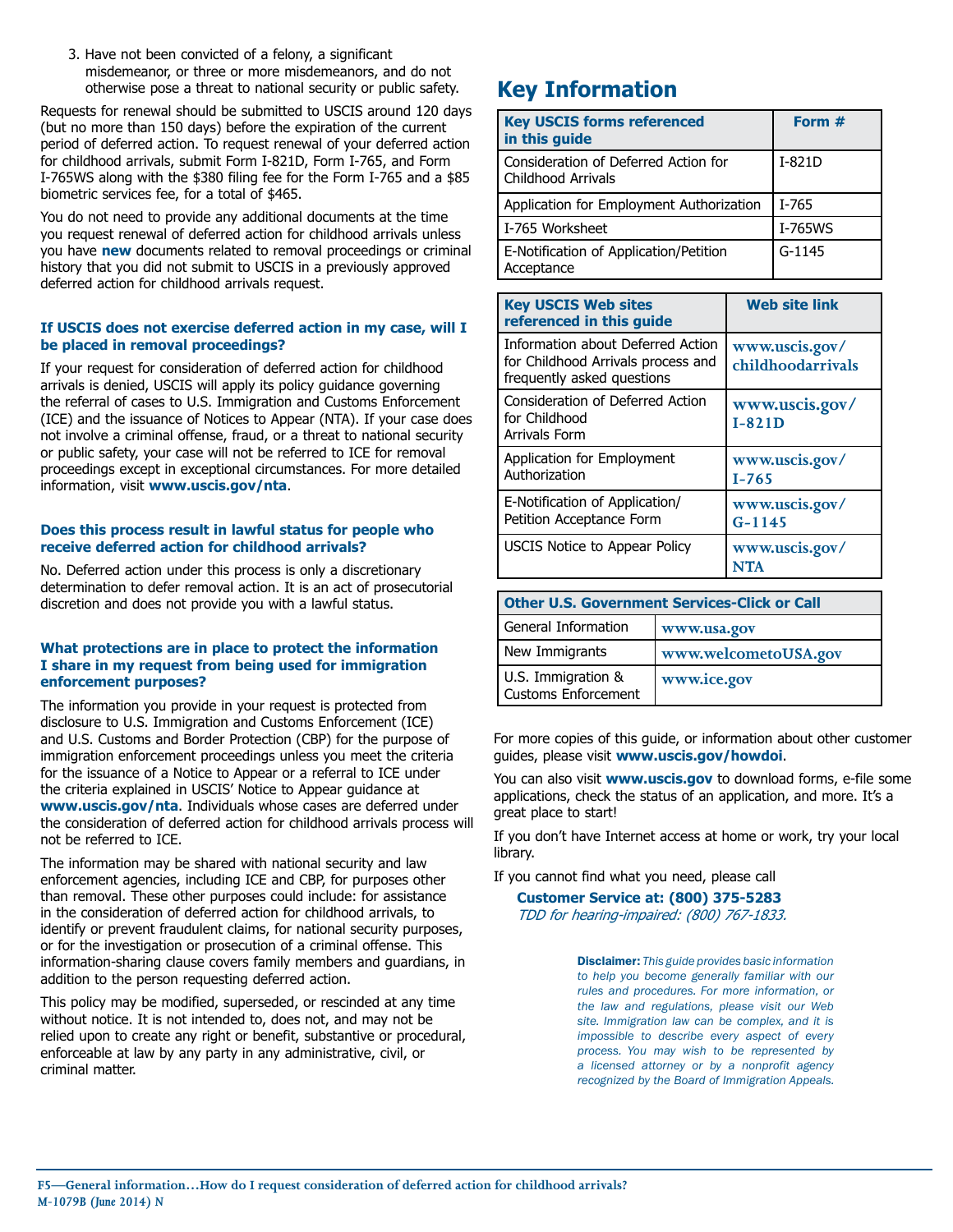# <span id="page-8-0"></span>Deferred Action for Childhood Arrivals (DACA) Tip Sheet

At a Glance: Initial vs. Renewal DACA Process

|                                 | <b>Initial DACA</b>                                                                                                                                                                                                                                                                                                                                                                                                                                                                                                                                                                                                                                                                                                                                                                                                                                                                                                                                                                                                                             | <b>Renewal DACA</b>                                                                                                                                                                                                                                                                                                                                                                                                                                                                                                                                                                                                                |
|---------------------------------|-------------------------------------------------------------------------------------------------------------------------------------------------------------------------------------------------------------------------------------------------------------------------------------------------------------------------------------------------------------------------------------------------------------------------------------------------------------------------------------------------------------------------------------------------------------------------------------------------------------------------------------------------------------------------------------------------------------------------------------------------------------------------------------------------------------------------------------------------------------------------------------------------------------------------------------------------------------------------------------------------------------------------------------------------|------------------------------------------------------------------------------------------------------------------------------------------------------------------------------------------------------------------------------------------------------------------------------------------------------------------------------------------------------------------------------------------------------------------------------------------------------------------------------------------------------------------------------------------------------------------------------------------------------------------------------------|
| <b>Guidelines</b>               | You may request consideration of initial DACA if you:<br>• Were under the age of 31 as of June 15, 2012;<br>• Came to the United States before reaching your 16th birthday;<br>• Have continuously resided in the United States since June 15,<br>2007, up to the present time;<br>• Were physically present in the United States on June 15, 2012,<br>and at the time of making your request for consideration of<br>deferred action with USCIS;<br>· Had no lawful immigration status on June 15, 2012;<br>• Are currently in school, have graduated or obtained a<br>certificate of completion from high school, have obtained<br>a general education development (GED) certificate (or<br>other State-authorized exam in the United States), or are an<br>honorably discharged veteran of the Coast Guard or Armed<br>Forces of the United States; and<br>• Have not been convicted of a felony, significant misdemeanor,<br>three or more other misdemeanors, and do not otherwise<br>pose a threat to national security or public safety. | You may request consideration of renewal DACA if you met the<br>guidelines for initial DACA and you:<br>• Did not depart the United States on or after August Aw15,<br>2012, without advance parole;<br>• Have continuously resided in the United States since you<br>submitted your most recent request for DACA that was<br>approved up to the present time; and<br>• Have not been convicted of a felony, a significant<br>misdemeanor, or three or more misdemeanors, and do not<br>otherwise pose a threat to national security or public safety.                                                                             |
| <b>How to</b><br><b>Request</b> | • Complete and sign:<br>Form I-821D, Consideration of Deferred Action<br>for Childhood Arrivals;<br>Form I-765, Application for Employment<br>Authorization; and<br>Form I-765W, Worksheet.<br>• Submit all three forms, the \$465 filing and biometrics fee<br>and any required documentation to USCIS following the<br>instructions on the forms.                                                                                                                                                                                                                                                                                                                                                                                                                                                                                                                                                                                                                                                                                             | • Complete and sign:<br>Form I-821D, Consideration of Deferred Action<br>for Childhood Arrivals;<br>Form I-765, Application for Employment<br>Authorization; and<br>Form I-765W, Worksheet.<br>□ Submit all three forms and the \$465 filing and<br>biometrics fee and any required documentation<br>to USCIS following the instructions on the forms.<br>□ Do not provide any additional documents at the<br>time you request renewal of DACA unless you<br>have new documents pertaining to removal<br>proceedings or criminal history that you have<br>not already submitted to USCIS in a previously<br>approved DACA request. |
| <b>When to File</b>             | You can file a request for initial DACA at any time.                                                                                                                                                                                                                                                                                                                                                                                                                                                                                                                                                                                                                                                                                                                                                                                                                                                                                                                                                                                            | USCIS encourages you to submit your request for renewal<br>approximately 120 days (or four months) prior to the expiration<br>of your current period of deferred action. However, if you file<br>your renewal request more than 150 days (or 5 months) prior to<br>the expiration of your current period of deferred action, USCIS<br>may reject your submission and return it to you with instructions<br>to resubmit your request closer to the expiration date.                                                                                                                                                                 |

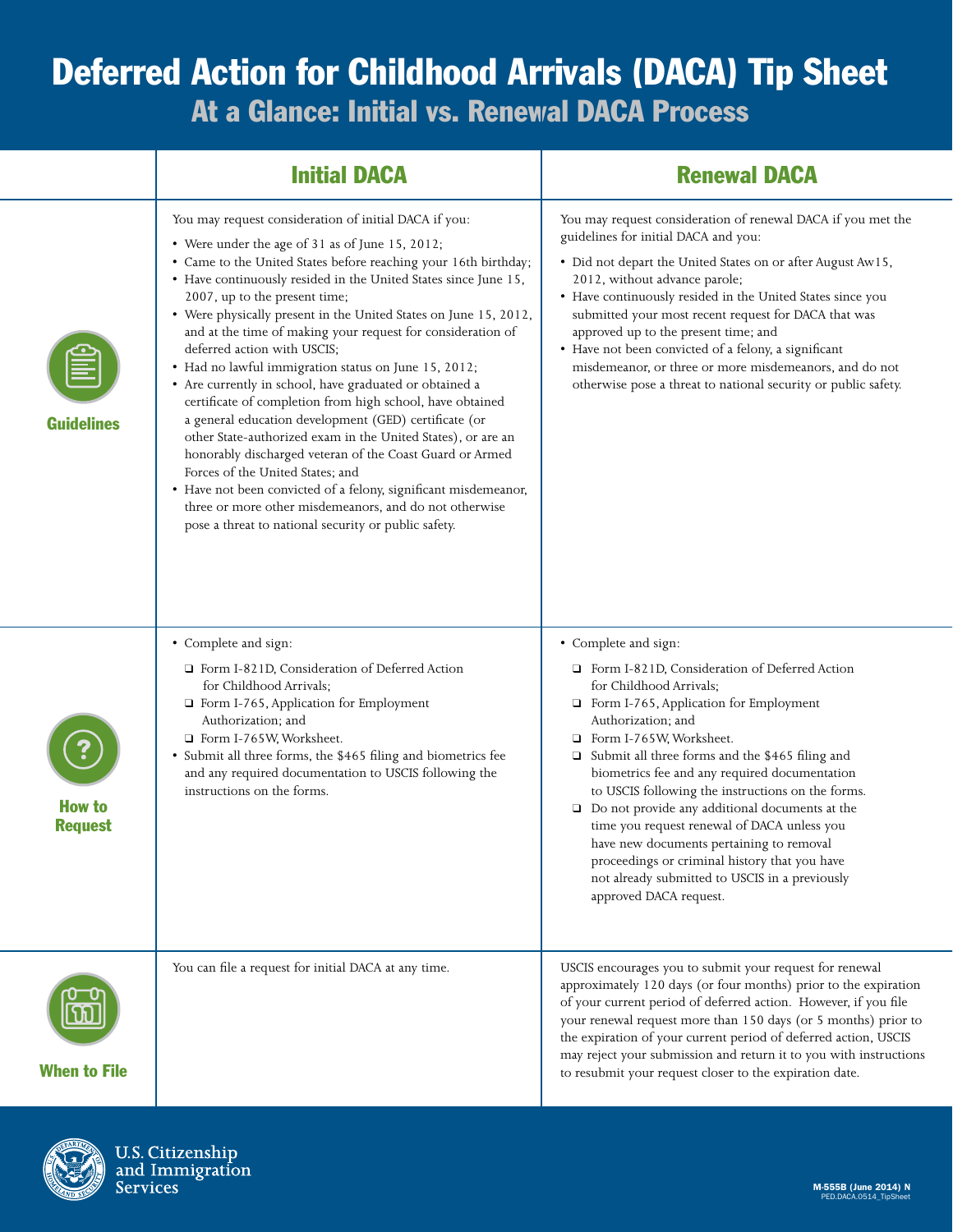#### <span id="page-9-0"></span>WHAT IS DEFERRED ACTION FOR CHILDHOOD ARRIVALS?

Over the past several years, this Administration has undertaken an unprecedented effort to transform the immigration enforcement system into one that focuses on national security, public safety, border security, and the integrity of the immigration system. As the Department of Homeland Security (DHS) continues to focus its enforcement resources on the removal of individuals who pose a danger to national security or a risk to public safety, DHS will exercise prosecutorial discretion as appropriate to ensure that enforcement resources are not expended on low priority cases, such as individuals who came to the United States as children and meet other key guidelines. Individuals who demonstrate that they meet the guidelines below may request consideration of deferred action for childhood arrivals (DACA) for a period of 2 years, subject to renewal for a period of 2 years, and may be eligible for employment authorization.

#### **You may request consideration of DACA if you:**

- 1. Were under the age of 31 as of June 15, 2012;
- 2. Came to the United States before reaching your 16th birthday;
- 3. Have continuously resided in the United States since June 15, 2007, up to the present time;
- 4. Were physically present in the United States on June 15, 2012, and at the time of making your request for consideration of deferred action with USCIS;
- 5. Had no lawful status on June 15, 2012, meaning that:
	- You never had a lawful immigration status on or before June 15, 2012, or
	- Any lawful immigration status or parole that you obtained prior to June 15, 2012, had expired as of June 15, 2012.
- 6. Are currently in school, have graduated or obtained a certificate of completion from high school, have obtained a General Educational Development (GED) certificate, or are an honorably discharged veteran of the Coast Guard or Armed Forces of the United States; and
- 7. Have not been convicted of a felony, a significant misdemeanor, three or more other misdemeanors, and do not otherwise pose a threat to national security or public safety.

Individuals can call U.S. Citizenship and Immigration Services (USCIS) at 1-800-375-5283 with questions or to request more information on DACA. Those with pending requests can also use a number of **[online self](http://www.uscis.gov/tools)[help tools](http://www.uscis.gov/tools)** which include the ability to check case status and processing times, change your address, and send an inquiry about a case pending longer than posted processing times or non-delivery of a card or document.

#### What is Deferred Action?

Deferred action is a discretionary determination to defer a removal action of an individual as an act of prosecutorial discretion. For purposes of future inadmissibility based upon **unlawful presence**, an individual whose case has been deferred is not considered to be unlawfully present during the period in which deferred action is in effect. An individual who has received deferred action is authorized by DHS to be present in the United States, and is therefore considered by DHS to be lawfully present during the period deferred action is in effect. However, deferred action does not confer **lawful status** upon an individual, nor does it excuse any previous or subsequent periods of unlawful presence.

Under existing regulations, an individual whose case has been deferred is eligible to receive employment authorization for the period of deferred action, provided he or she can demonstrate "an economic necessity for employment." DHS can terminate or renew deferred action at any time, at the agency's discretion.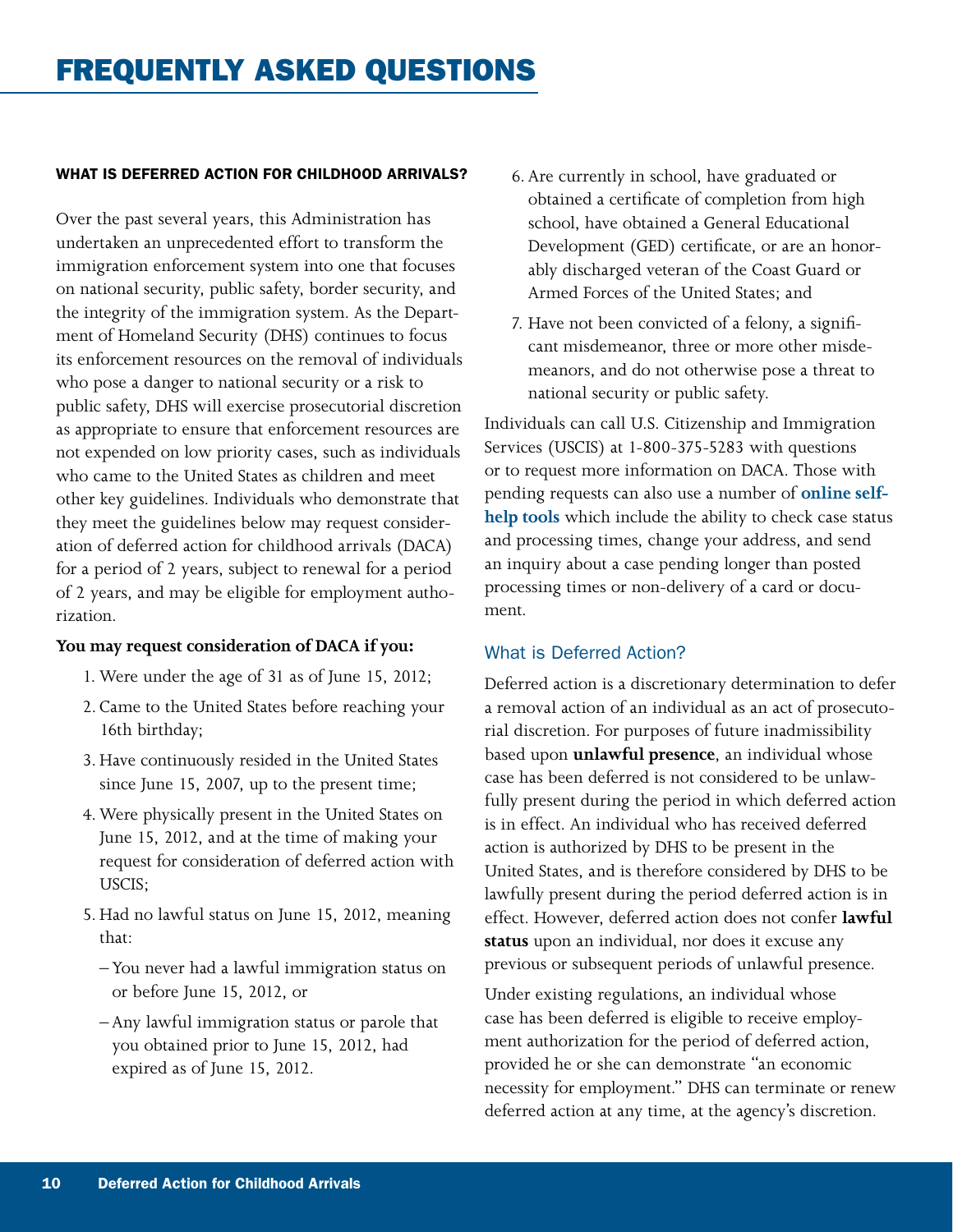#### <span id="page-10-0"></span>What is DACA?

On June 15, 2012, the Secretary of Homeland Security announced that certain people who came to the United States as children and meet several key guidelines may request consideration of deferred action for a period of 2 years, subject to renewal, and would then be eligible for work authorization.

Individuals who can demonstrate through verifiable documentation that they meet these guidelines will be considered for deferred action. Determinations will be made on a case-by-case basis under the DACA guidelines.

#### Is there any difference between "deferred action" and DACA under this process?

DACA is one form of deferred action. The relief an individual receives under DACA is identical for immigration purposes to the relief obtained by any person who receives deferred action as an act of prosecutorial discretion.

#### If my removal is deferred under the consideration of DACA, am I eligible for employment authorization?

**YES**. Under existing regulations, if your case is deferred, you may obtain employment authorization from USCIS provided you can demonstrate an economic necessity for employment.

#### If my case is deferred, am I in lawful status for the period of deferral?

**NO**. Although action on your case has been deferred and you do not accrue unlawful presence (for admissibility purposes) during the period of deferred action, deferred action does not confer any lawful status.

The fact that you are not accruing unlawful presence does not change whether you are in lawful status while you remain in the United States. However, although deferred action does not confer a lawful immigration status, your period of stay is authorized by the Department of Homeland Security while your deferred action is in effect and, for admissibility purposes, you are considered to be lawfully present in the United States during that time. **Individuals granted deferred action are not precluded by Federal law from establishing domicile in the United States.**

Apart from the immigration laws, "lawful presence," "lawful status," and similar terms are used in various other Federal and State laws. For information on how those laws affect individuals who receive a favorable exercise of prosecutorial discretion under DACA, please contact the appropriate Federal, State, or local authorities.

#### Can I renew my period of deferred action and employment authorization under DACA?

**YES**. You may request consideration for a renewal of your DACA. Your request for a renewal will be considered on a case-by-case basis. If USCIS renews its exercise of discretion under DACA for your case, you will receive deferred action for another 2 years, and if you demonstrate an economic necessity for employment, you may receive employment authorization throughout that period.

#### DACA PROCESS

#### How do I request consideration of DACA?

To request consideration of DACA (either as an initial request or to request a renewal), you must submit **[Form I-821D, Consideration of Deferred Action for](http://www.uscis.gov/sites/default/files/files/form/i-821d.pdf)  [Childhood Arrivals](http://www.uscis.gov/sites/default/files/files/form/i-821d.pdf),** to USCIS. Please visit **[www.uscis.](www.uscis.gov/i-821d) [gov/i-821d](www.uscis.gov/i-821d)** before you begin the process to make sure you are using the most current version of the form available. This form must be completed, properly signed, and accompanied by a **[Form I-765, Applica](http://www.uscis.gov/sites/default/files/files/form/i-765.pdf)[tion for Employment Authorization](http://www.uscis.gov/sites/default/files/files/form/i-765.pdf)**, and a **Form [I-765WS, Worksheet](http://www.uscis.gov/sites/default/files/files/form/i-765.pdf)**, establishing your economic need for employment. If you fail to submit a completed Form I-765 (along with the accompanying filing fees for that form, totaling \$465), USCIS will not consider your request for deferred action. Please read the form instructions to ensure that you answer the appropriate questions (determined by whether you are submitting an initial or renewal request) and that you submit all the required documentation to support your initial request.

You must file your request for consideration of DACA at the USCIS Lockbox. You can find the mailing address and instructions at **<www.uscis.gov/i-821d>**. As of June 5, 2014, requestors must use the new version of the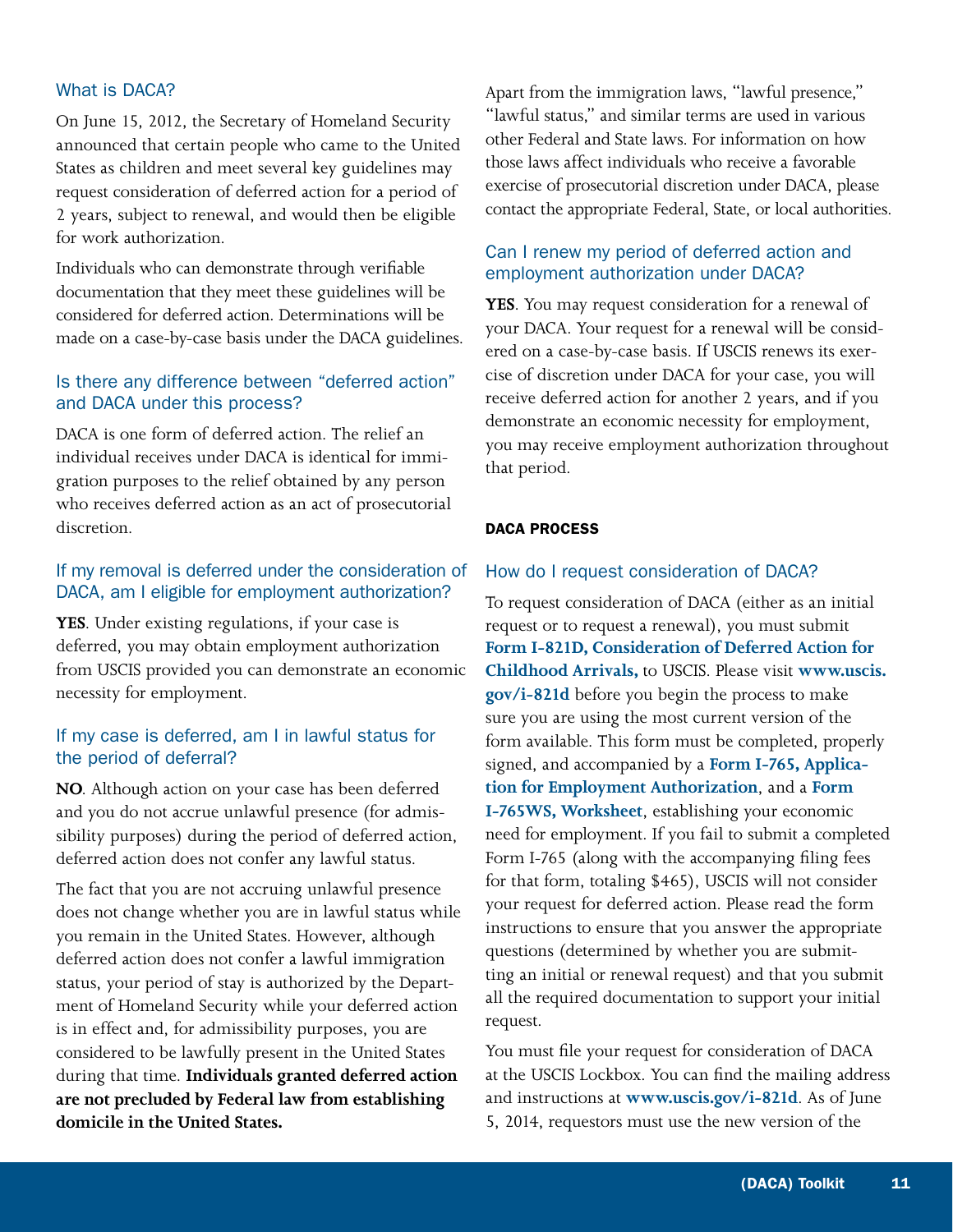form. After your Form I-821D, Form I-765, and Form I-765 Worksheet have been received, USCIS will review them for completeness, including submission of the required fee, initial evidence and supporting documents (for initial filings).

If it is determined that the request is complete, USCIS will send you a receipt notice. USCIS will then send you an appointment notice to visit an Application Support Center (ASC) for biometric services, if an appointment is required. Please make sure you read and follow the directions in the notice. Failure to attend your biometrics appointment may delay processing of your request for consideration of deferred action, or may result in a denial of your request. You may also choose to receive an email and/or text message notifying you that your form has been accepted by completing a **[Form G-1145,](http://www.uscis.gov/sites/default/files/files/form/g-1145.pdf)  [E-Notification of Application/Petition Acceptance](http://www.uscis.gov/sites/default/files/files/form/g-1145.pdf)**.

Each request for consideration of DACA will be reviewed on an individual, case-by-case basis. USCIS may request more information or evidence from you, or request that you appear at a USCIS office. USCIS will notify you of its determination in writing.

Note: All individuals who believe they meet the guidelines, including those in removal proceedings, with a final removal order, or with a voluntary departure order (and not in immigration detention), may affirmatively request consideration of DACA from USCIS through this process. Individuals who are currently in immigration detention and believe they meet the guidelines may not request consideration of deferred action from USCIS but may identify themselves to their deportation officer or Jail Liaison. You may also contact the ICE Field Office Director. For more information visit ICE's Web site at <www.ice.gov/daca>.

# Can I obtain a fee waiver or fee exemption for this process?

There are no fee waivers available for employment authorization applications connected to DACA. There are very limited fee exemptions available. Requests for fee exemptions must be filed and favorably adjudicated before an individual files his or her request for consideration of DACA without a fee. In order to be considered for a fee exemption, you must submit a letter and supporting documentation to USCIS demonstrating that you meet one of the following conditions:

• You are under 18 years of age, have an income that is less than 150 percent of the U.S. poverty level, and are in foster care or otherwise lacking any parental or other familial support; or

- You are under 18 years of age and homeless; or
- You cannot care for yourself because you suffer from a serious, chronic disability and your income is less than 150 percent of the U.S. poverty level; or
- You have, at the time of the request, accumulated **\$10,000** or more in debt in the past 12 months as a result of unreimbursed medical expenses for yourself or an immediate family member, and your income is less than 150 percent of the U.S. poverty level.

You can find additional information on our **[Fee](http://www.uscis.gov/sites/default/files/files/form/i-912instr.pdf)  [Exemption Guidance](http://www.uscis.gov/sites/default/files/files/form/i-912instr.pdf)** Web page. Your request must be submitted and decided before you submit a request for consideration of DACA without a fee. In order to be considered for a fee exemption, you must provide documentary evidence to demonstrate that you meet any of the above conditions at the time that you make the request. For evidence, USCIS will:

- Accept affidavits from community-based or religious organizations to establish a requestor's homelessness or lack of parental or other familial financial support;
- Accept copies of tax returns, bank Statements, pay stubs, or other reliable evidence of income level. Evidence can also include an affidavit from the applicant or a responsible third party attesting that the applicant does not file tax returns, has no bank accounts, and/or has no income to prove income level;
- Accept copies of medical records, insurance records, bank Statements, or other reliable evidence of unreimbursed medical expenses of at least **\$10,000**;
- Address factual questions through Requests for Evidence (RFEs).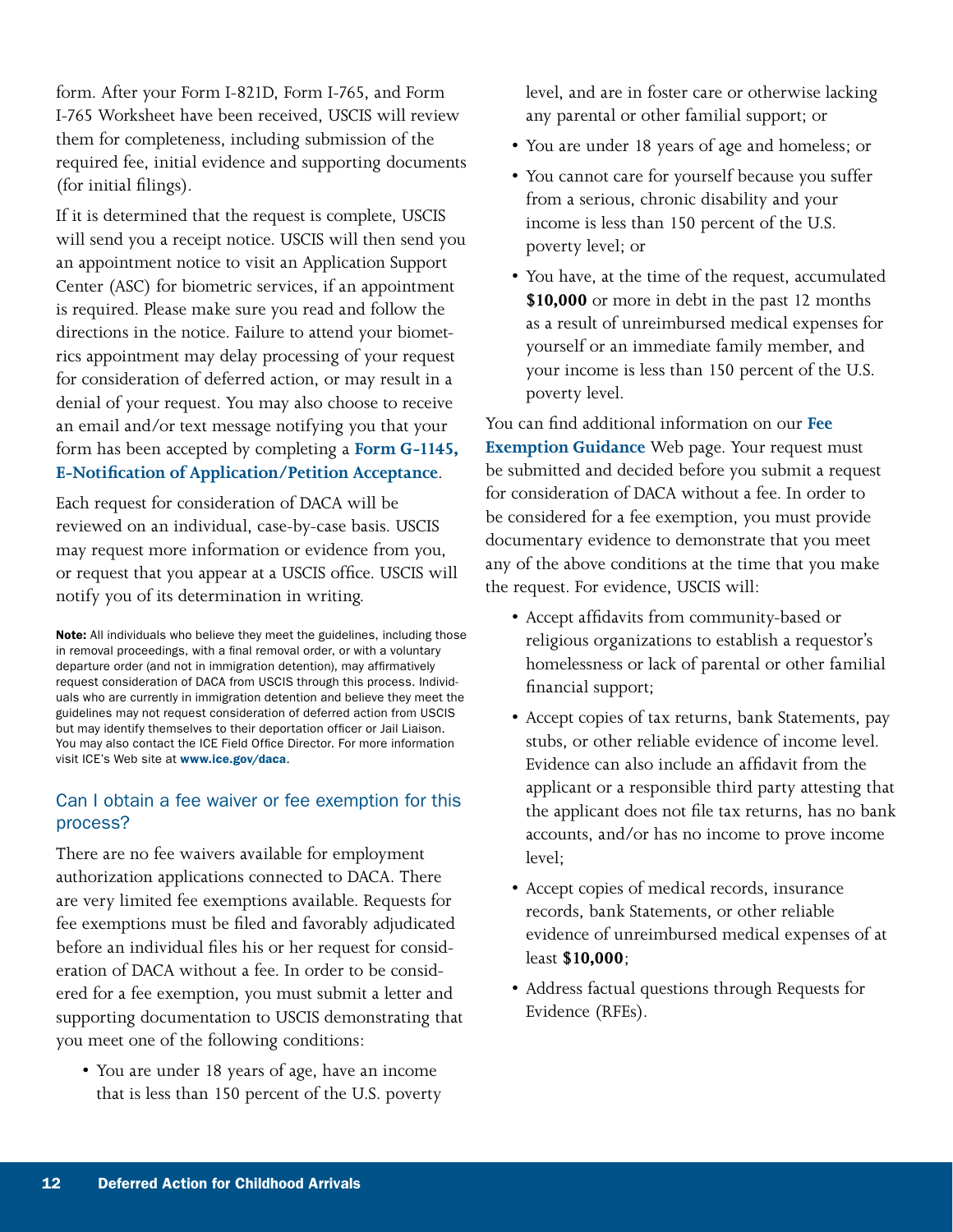# If individuals meet the guidelines for consideration of DACA and are encountered by U.S. Customs and Border Protection (CBP) or U.S. Immigration and Customs Enforcement (ICE), will they be placed into removal proceedings?

DACA is intended, in part, to allow CBP and ICE to focus on priority cases. Under the direction of the Secretary of Homeland Security, if an individual meets the guidelines for DACA, CBP or ICE should exercise their discretion on a case-by-case basis to prevent qualifying individuals from being apprehended, placed into removal proceedings, or removed. If individuals believe that, in light of this policy, they should not have been apprehended or placed into removal proceedings, contact the Law Enforcement Support Center's hotline at (855) 448-6903 (staffed 24 hours a day, 7 days a week).

# Does this process apply to me if I am currently in removal proceedings, have a final removal order, or have a voluntary departure order?

This process is open to any individual who can demonstrate he or she meets the guidelines for consideration, including those who have never been in removal proceedings as well as those in removal proceedings, with a final order, or with a voluntary departure order (as long as they are not in immigration detention).

# If I am not in removal proceedings but believe I meet the guidelines for consideration of DACA, should I seek to place myself into removal proceedings through encounters with CBP or ICE?

**NO**. If you are not in removal proceedings but believe that you meet the guidelines, you should submit your DACA request to USCIS under the process outlined below.

# Can I request consideration of DACA from USCIS if I am in immigration detention under the custody of ICE?

**NO**. If you are currently in immigration detention, you may not request consideration of DACA from USCIS. If you think you may meet the guidelines of this process, you should identify yourself to your deportation officer or Jail Liaison. You may also contact the ICE Field Office Director. For more information, visit ICE's Web site at **<www.ice.gov/daca>**.

#### If I am about to be removed by ICE and believe that I meet the guidelines for consideration of DACA, what steps should I take to seek review of my case before removal?

If you believe you can demonstrate that you meet the guidelines and are about to be removed, you should immediately contact the Law Enforcement Support Center's hotline at (855) 448-6903 (staffed 24 hours a day, 7 days a week).

# What should I do if I meet the guidelines of this process and have been issued an ICE detainer following an arrest by a State or local law enforcement officer?

If you meet the guidelines and have been served a detainer, you should immediately contact the Law Enforcement Support Center's hotline at (855) 448-6903 (staffed 24 hours a day, 7 days a week).

### If I accepted an offer of administrative closure under the case-by-case review process or my case was terminated as part of the case-by-case review process, can I be considered for deferred action under this process?

**YES**. If you can demonstrate that you meet the guidelines, you will be able to request consideration of DACA even if you have accepted an offer of administrative closure or termination under the case-by-case review process.

# If I declined an offer of administrative closure under the case-by-case review process, can I be considered for deferred action under this process?

**YES**. If you can demonstrate that you meet the guidelines, you will be able to request consideration of DACA even if you declined an offer of administrative closure under the case-by-case review process.

# If my case was reviewed as part of the case-bycase review process but I was not offered administrative closure, can I be considered for deferred action under this process?

**YES**. If you can demonstrate that you meet the guidelines, you will be able to request consideration of DACA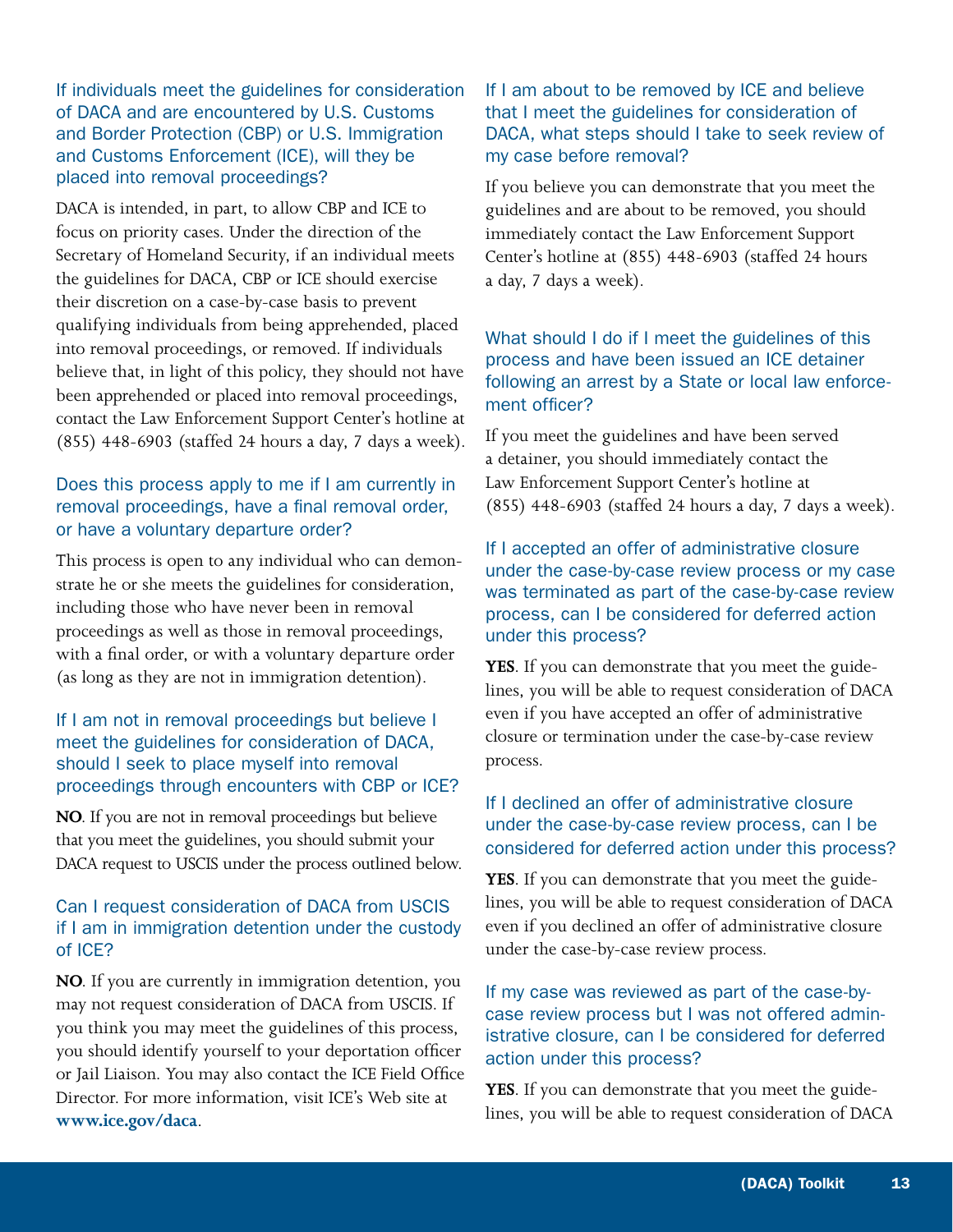<span id="page-13-0"></span>even if you were not offered administrative closure following review of your case as part of the case-bycase review process.

# Can I request consideration of DACA under this process if I am currently in a nonimmigrant status (e.g., F-1, E-2, H-4) or have Temporary Protected Status (TPS)?

**NO**. You can only request consideration of DACA under this process if you currently have no immigration status and were not in any lawful status on June 15, 2012.

# Will the information I share in my request for consideration of DACA be used for immigration enforcement purposes?

Information provided in this request is protected from disclosure to ICE and CBP for the purpose of immigration enforcement proceedings unless the requestor meets the criteria for the issuance of a Notice to Appear or a referral to ICE under the criteria set forth in USCIS' Notice to Appear guidance **[\(www.uscis.gov/NTA](www.uscis.gov/NTA)**). Individuals whose cases are deferred pursuant to DACA will not be referred to ICE. The information may be shared with national security and law enforcement agencies, including ICE and CBP, for purposes other than removal, including for assistance in the consideration of DACA, to identify or prevent fraudulent claims, for national security purposes, or for the investigation or prosecution of a criminal offense. The above information sharing policy covers family members and guardians, in addition to the requestor. This policy, which may be modified, superseded, or rescinded at any time without notice, is not intended to, does not, and may not be relied upon to create any right or benefit, substantive or procedural, enforceable by law by any party in any administrative, civil, or criminal matter.

# If my case is referred to ICE for immigration enforcement purposes or if I receive an NTA, will information related to my family members and guardians also be referred to ICE for immigration enforcement purposes?

If your case is referred to ICE for purposes of immigration enforcement or you receive an NTA, information

related to your family members or guardians that is contained in your request will not be referred to ICE for purposes of immigration enforcement against family members or guardians. However, that information may be shared with national security and law enforcement agencies, including ICE and CBP, for purposes other than removal, including for assistance in the consideration of DACA, to identify or prevent fraudulent claims, for national security purposes, or for the investigation or prosecution of a criminal offense.

This policy, which may be modified, superseded, or rescinded at any time without notice, is not intended to, does not, and may not be relied upon to create any right or benefit, substantive or procedural, enforceable at law by any party in any administrative, civil, or criminal matter.

# Will USCIS verify documents or Statements that I provide in support of a request for DACA?

USCIS has the authority to verify documents, facts, and Statements that are provided in support of requests for DACA. USCIS may contact education institutions, other government agencies, employers, or other entities in order to verify information.

#### BACKGROUND CHECKS

# Will USCIS conduct a background check when reviewing my request for consideration of DACA?

**YES**. You must undergo biographic and biometric background checks before USCIS will consider your DACA request.

#### What do background checks involve?

Background checks involve checking biographic and biometric information provided by the individuals against a variety of databases maintained by DHS and other Federal Government agencies.

# What steps will USCIS and ICE take if I engage in fraud through the new process?

If you knowingly make a misrepresentation or knowingly fail to disclose facts, in an effort to obtain DACA or work authorization through this process, you will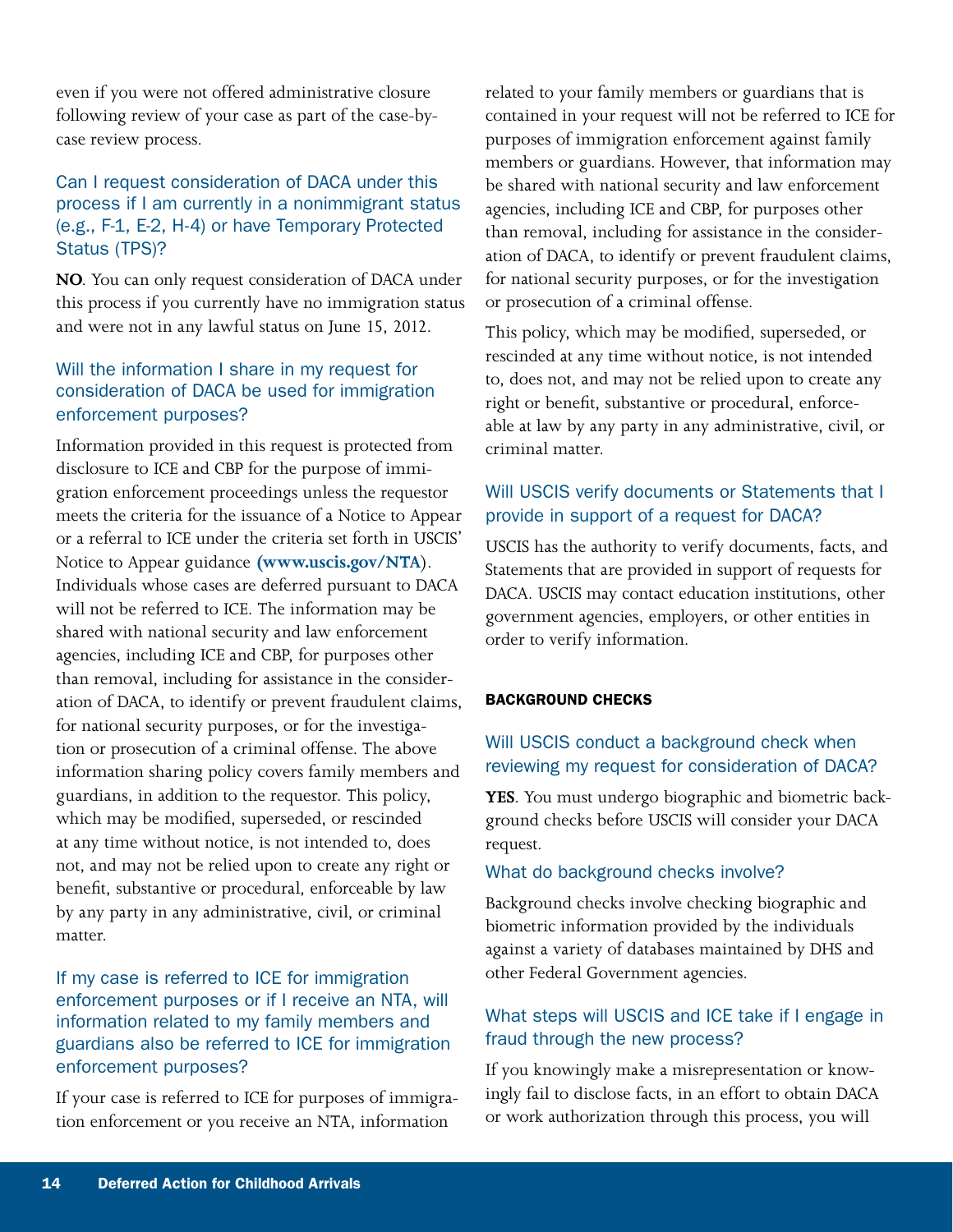<span id="page-14-0"></span>be treated as an immigration enforcement priority to the fullest extent permitted by law and be subject to criminal prosecution and/or removal from the United States.

#### AFTER USCIS MAKES A DECISION

#### Can I appeal USCIS' determination?

**NO**. You cannot file a motion to reopen or reconsider, and cannot appeal the decision if USCIS denies your request for consideration of DACA.

You may request a review of your I-821D denial by contacting USCIS' Call Centers at (800) 375-5283 to have a Service Request created if you believe that you actually did meet all of the DACA guidelines and you believe that your request was denied due to one of the following errors:

- Denied the request based on abandonment, when you actually responded to an RFE or NOID within the prescribed time;
- Mailed the RFE or NOID to the wrong address although you had submitted a Form AR-11, Change of Address, or changed your address online at www.uscis.gov before USCIS issued the RFE or NOID;
- Denied the request on the grounds that you did not come to the United States prior to your 16th birthday, but the evidence submitted **at the time of filing** shows that you did arrive before reaching that age;
- Denied the request on the grounds that you were under age 15 **at the time of filing** but not in removal proceedings, while the evidence submitted **at the time of filing** show that you indeed were in removal proceedings when the request was filed;
- Denied the request on the grounds that you were 31 or older as of June 15, 2012, but the evidence submitted **at the time of filing** shows that you were **not yet** 31 years old as of that date;
- Denied the request on the grounds that you had lawful status on June 15, 2012, but the evidence

submitted **at the time of filing** shows that you indeed were in an unlawful immigration status on that date;

- Denied the request on the grounds that you were not physically present in the United States on June 15, 2012, and up through the date of filing, but the evidence submitted **at the time of filing** shows that you were, in fact, present;
- Denied the request due to your failure to appear at a USCIS ASC to have your biometrics collected, when you in fact either did appear at a USCIS ASC to have this done or requested prior to the scheduled date of your biometrics appointment to have the appointment rescheduled; or
- Denied the request because you did not pay the filing fees for Form I-765, Application for Employment Authorization, when you actually did pay these fees.

If you believe your request was denied due to any of these administrative errors, you may contact our National Customer Service Center at (800) 375-5283 or (800) 767-1833 (TDD for the hearing impaired). Customer service officers are available Monday – Friday, 8 a.m. – 6 p.m, in each U.S. time zone.

# If USCIS does not exercise deferred action in my case, will I be placed in removal proceedings?

If you have submitted a request for consideration of DACA and USCIS decides not to defer action in your case, USCIS will apply its policy guidance governing the referral of cases to ICE and the issuance of a Notice to Appear (NTA). If your case does not involve a criminal offense, fraud, or a threat to national security or public safety, your case will not be referred to ICE for purposes of removal proceedings except where DHS determines there are exceptional circumstances. For more detailed information on the applicable NTA policy, visit **<www.uscis.gov/NTA>**. If after a review of the totality of circumstances USCIS determines to defer action in your case, USCIS will likewise exercise its discretion and will not issue you an NTA.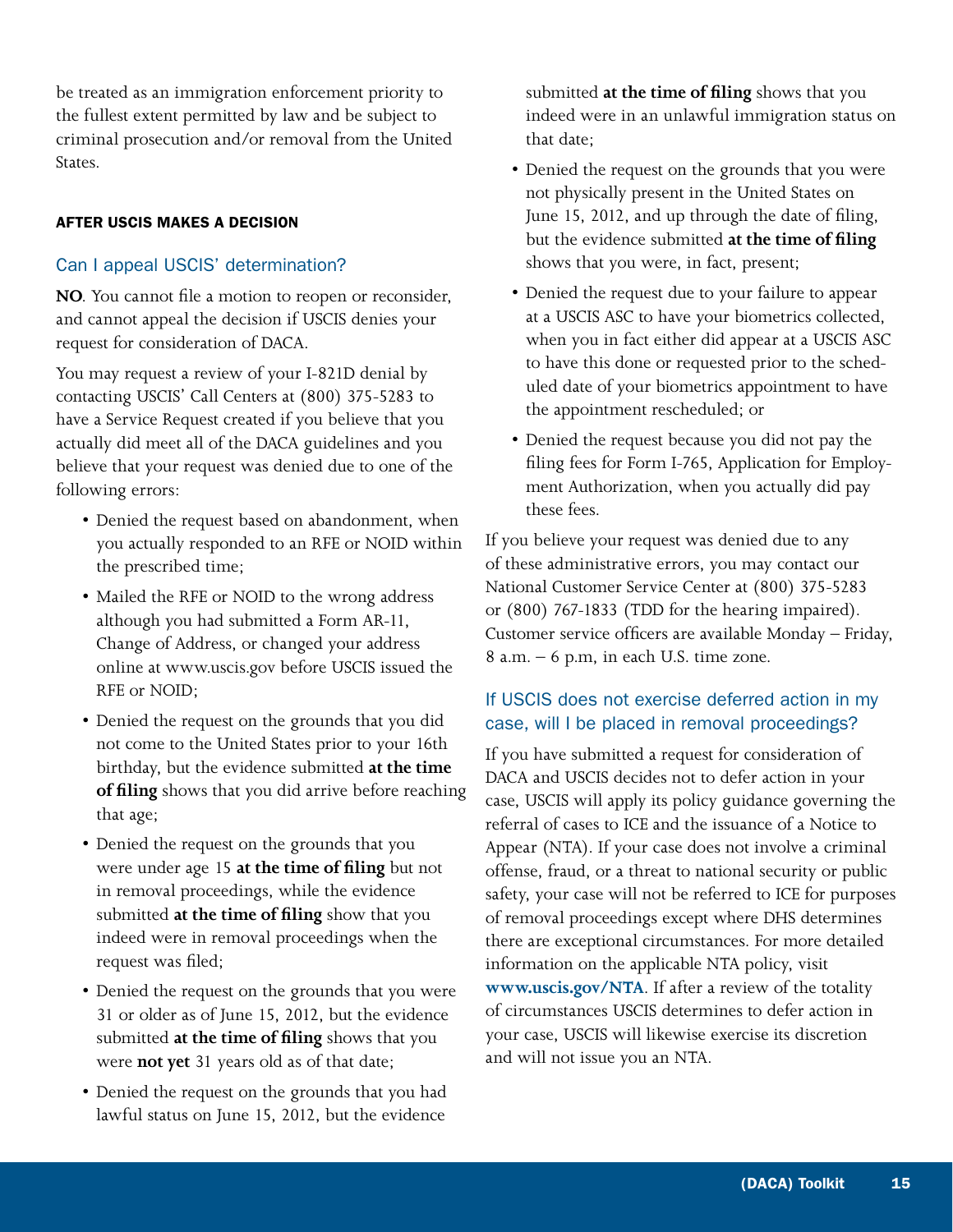# Can my deferred action under the DACA process be terminated before it expires?

**YES**. DACA is an exercise of prosecutorial discretion and deferred action may be terminated at any time, with or without a Notice of Intent to Terminate, at DHS's discretion.

#### INITIAL REQUESTS FOR DACA

# What guidelines must I meet to be considered for deferred action for childhood arrivals (DACA)?

Under the Secretary of Homeland Security's June 15, 2012 memorandum, in order to be considered for DACA, you must submit evidence, including supporting documents, showing that you:

- 1. Were under the age of 31 as of June 15, 2012;
- 2. Came to the United States before reaching your 16th birthday;
- 3. Have continuously resided in the United States since June 15, 2007, up to the present time;
- 4. Were physically present in the United States on June 15, 2012, and at the time of making your request for consideration of deferred action with USCIS;
- 5. Had no lawful status on June 15, 2012;
- 6. Are currently in school, have graduated or obtained a certificate of completion from high school, have obtained a General Educational Development (GED) certificate, or are an honorably discharged veteran of the Coast Guard or Armed Forces of the United States; and
- 7. Have not been convicted of a felony, significant misdemeanor, three or more other misdemeanors, and do not otherwise pose a threat to national security or public safety.

These guidelines must be met for consideration of DACA. U.S. Citizenship and Immigration Services (USCIS) retains the ultimate discretion to determine whether deferred action is appropriate in any given case even if the guidelines are met.

# How old must I be in order to be considered for deferred action under this process?

- If you have never been in removal proceedings, or your proceedings have been terminated before your request for consideration of DACA, you must be at least 15 years of age or older at the time of filing and meet the other guidelines.
- If you are in removal proceedings, have a final removal order, or have a voluntary departure order, and are not in immigration detention, you can request consideration of DACA even if you are under the age of 15 at the time of filing and meet the other guidelines.
- In all instances, you cannot be the age of 31 or older as of June 15, 2012, to be considered for DACA.

I first came to the United States before I turned 16 years old and have been continuously residing in the United States since at least June 15, 2007. Before I turned 16 years old, however, I left the United States for some period of time before returning and beginning my current period of continuous residence. May I be considered for deferred action under this process?

**YES**, but only if you established residence in the United States during the period before you turned 16 years old, as evidenced, for example, by records showing you attended school or worked in the United States during that time, or that you lived in the United States for multiple years during that time. In addition to establishing that you initially resided in the United States before you turned 16 years old, you must also have maintained continuous residence in the United States from June 15, 2007, until the present time to be considered for deferred action under this process.

# To prove my continuous residence in the United States since June 15, 2007, must I provide evidence documenting my presence for every day, or every month, of that period?

To meet the continuous residence guideline, you must submit documentation that shows you have been living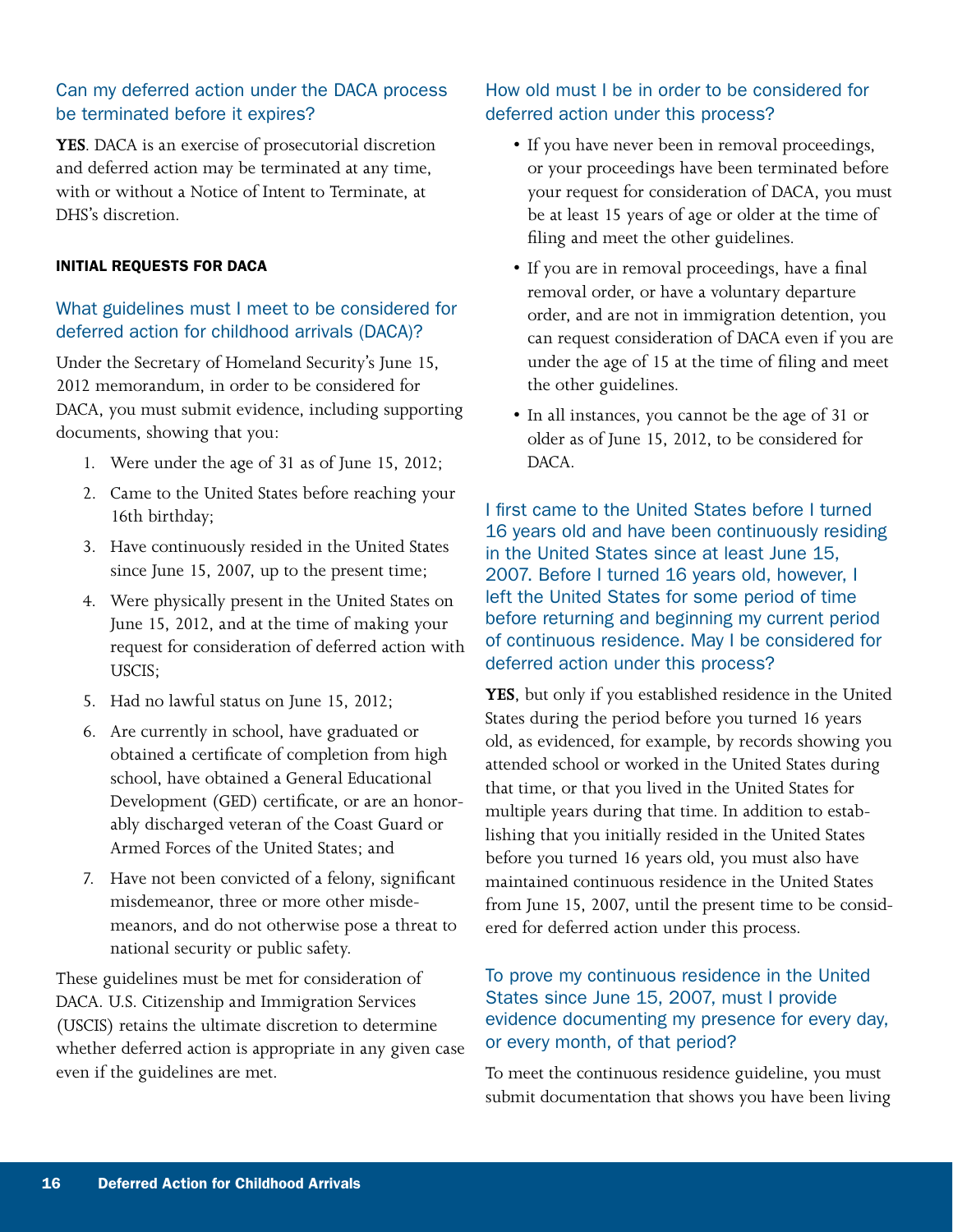in the United States from June 15, 2007, up until the time of your request. You should provide documentation to account for as much of the period as reasonably possible, but there is no requirement that every day or month of that period be specifically accounted for through direct evidence.

It is helpful to USCIS if you can submit evidence of your residence during at least each year of the period. USCIS will review the documentation in its totality to determine whether it is more likely than not that you were continuously residing in the United States for the period since June 15, 2007. Gaps in the documentation as to certain periods may raise doubts as to your continued residence if, for example, the gaps are lengthy or the record otherwise indicates that you may have been outside the United States for a period of time that was not brief, casual, or innocent.

If gaps in your documentation raise questions, USCIS may issue a Request for Evidence to allow you to submit additional documentation that supports your claimed continuous residence.

Affidavits may be submitted to explain a gap in the documentation demonstrating that you meet the fiveyear continuous residence requirement. If you submit affidavits related to the continuous residence requirement, you must submit two or more affidavits, sworn to or affirmed by people other than yourself who have direct personal knowledge of the events and circumstances during the period as to which there is a gap in the documentation. Affidavits may only be used to explain gaps in your continuous residence; they cannot be used as evidence that you meet the entire 5-year continuous residence requirement.

# Does "currently in school" refer to the date on which the request for consideration of deferred action is filed?

To be considered "currently in school" under the guidelines, you must be enrolled in school on the date you submit a request for consideration of deferred action under this process.

# Who is considered to be "currently in school" under the guidelines?

To be considered "currently in school" under the guidelines, you must be enrolled in:

- A public, private, or charter elementary school, junior high or middle school, high school, secondary school, alternative program, or homeschool program meeting State requirements;
- An education, literacy, or career training program (including vocational training) that has a purpose of improving literacy, mathematics, or English or is designed to lead to placement in postsecondary education, job training, or employment and where you are working toward such placement; or
- An education program assisting students either in obtaining a regular high school diploma or its recognized equivalent under State law (including a certificate of completion, certificate of attendance, or alternate award), or in passing a GED exam or other State-authorized exam (e.g., HiSet or TASC) in the United States.

These education, literacy, career training programs (including vocational training), or education programs assisting students in obtaining a regular high school diploma or its recognized equivalent under State law, or in passing a GED exam or other State-authorized exam in the United States include but are not limited to programs funded, in whole or in part, by Federal, State, county or municipal grants or administered by nonprofit organizations. Programs funded by other sources may qualify if they are administered by providers of demonstrated effectiveness, such as institutions of higher education, including community colleges and certain community-based organizations.

In assessing whether such programs not funded in whole or in part by Federal, State, county, or municipal grants or administered by nonprofit organizations are of demonstrated effectiveness, USCIS will consider the duration of the program's existence; the program's track record in assisting students in obtaining a regular high school diploma or its recognized equivalent, in passing a GED or other State-authorized exam (e.g., HiSet or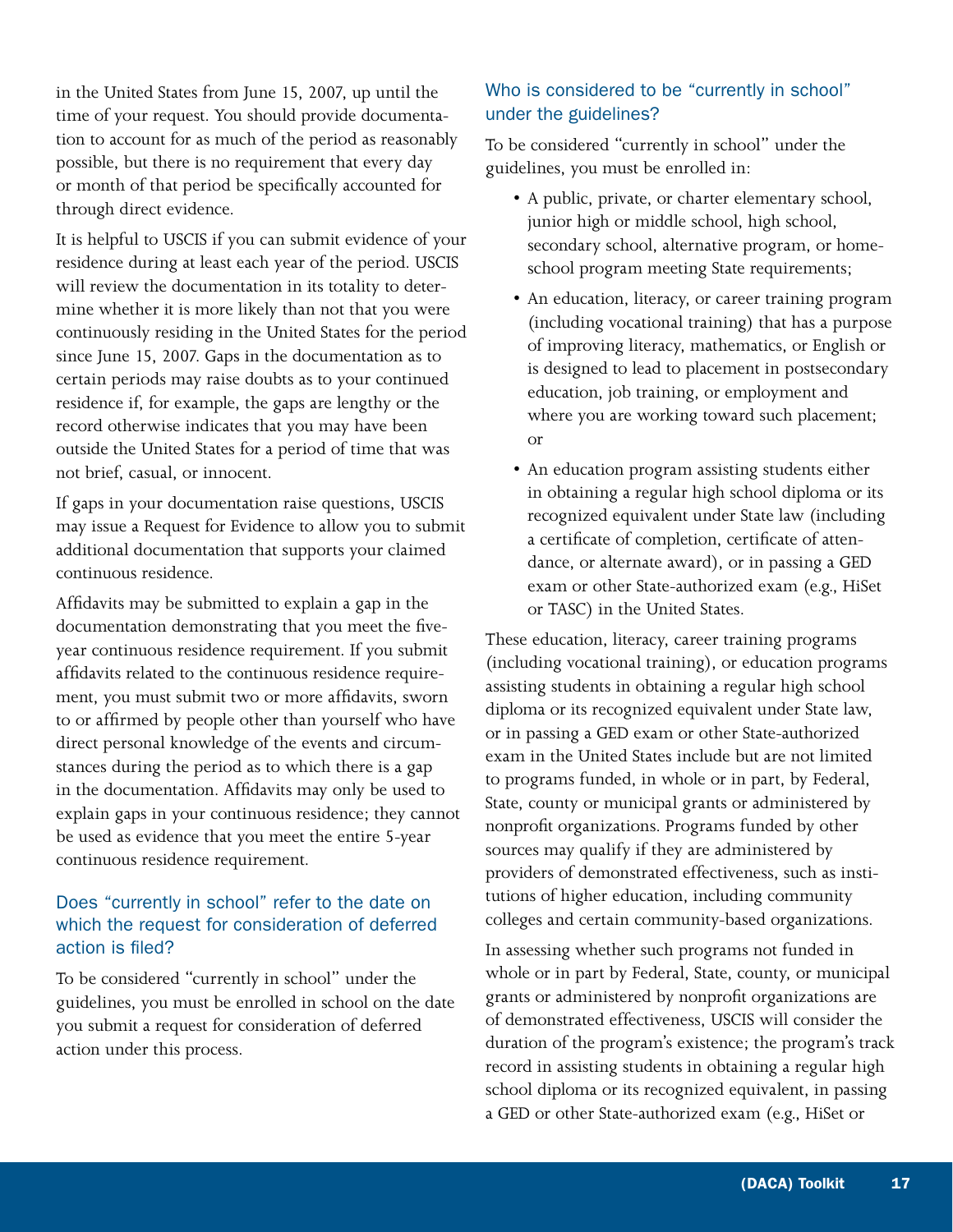TASC), or in placing students in postsecondary education, job training, or employment; and other indicators of the program's overall quality. For individuals seeking to demonstrate that they are "currently in school" through enrollment in such a program, the burden is on the requestor to show the program's demonstrated effectiveness.

# How do I establish that I am currently in school?

Documentation sufficient for you to demonstrate that you are currently in school may include but is not limited to:

- Evidence that you are enrolled in a public, private, or charter elementary school, junior high or middle school, high school or secondary school; alternative program, or homeschool program meeting State requirements; or
- Evidence that you are enrolled in an education, literacy, or career training program (including vocational training) that:
	- Has a purpose of improving literacy, mathematics, or English or is designed to lead to placement in postsecondary education, job training, or employment and where you are working toward such placement; and
	- The program is funded in whole or in part by Federal or State grants or is of demonstrated effectiveness; or evidence that you are enrolled in an education program assisting students in obtaining a high school equivalency diploma or certificate recognized under State law (such as by passing a GED exam or other such Stateauthorized exam (for example, HiSet or TASC), and that the program is funded in whole or in part by Federal, State, county or municipal grants or are administered by nonprofit organizations or, if funded by other sources is of demonstrated effectiveness.

Such evidence of enrollment may include: acceptance letters, school registration cards, letters from a school or program, transcripts, report cards, or progress reports which may show the name of the school or program, date of enrollment, and current educational or grade level, if relevant.

# What documentation may be sufficient to demonstrate that I have graduated from high school?

Documentation sufficient for you to demonstrate that you have graduated from high school may include but is not limited to: a high school diploma from a public or private high school or secondary school, certificate of completion, certificate of attendance, or alternate award from a public or private high school or secondary school, or a recognized equivalent of a high school diploma under State law, or a GED certificate or certificate from passing another such State-authorized exam (e.g., HiSet or TASC) in the United States.

# What documentation may be sufficient to demonstrate that I have obtained a GED certificate or certificate from passing another such State-authorized exam (e.g., HiSet or TASC)?

Documentation may include but is not limited to, evidence that you have passed a GED exam or other State-authorized exam (e.g., HiSet or TASC), and, as a result, have received the recognized equivalent of a regular high school diploma under State law.

# If I am enrolled in a literacy or career training program, can I meet the guidelines?

**YES**, in certain circumstances. You may meet the guidelines if you are enrolled in an education, literacy, or career training program that has a purpose of improving literacy, mathematics, or English or is designed to lead to placement in postsecondary education, job training, or employment and where you are working toward such placement. Such programs include but are not limited to programs funded, in whole or in part by Federal, State, county or municipal grants, or are administered by nonprofit organizations, or, if funded by other sources, programs of demonstrated effectiveness.

# If I am enrolled in an English as a Second Language (ESL) program, can I meet the guidelines?

**YES**, in certain circumstances. Enrollment in an ESL program may be used to meet the guidelines if the ESL program is funded in whole or in part by Federal, State, county or municipal grants, or administered by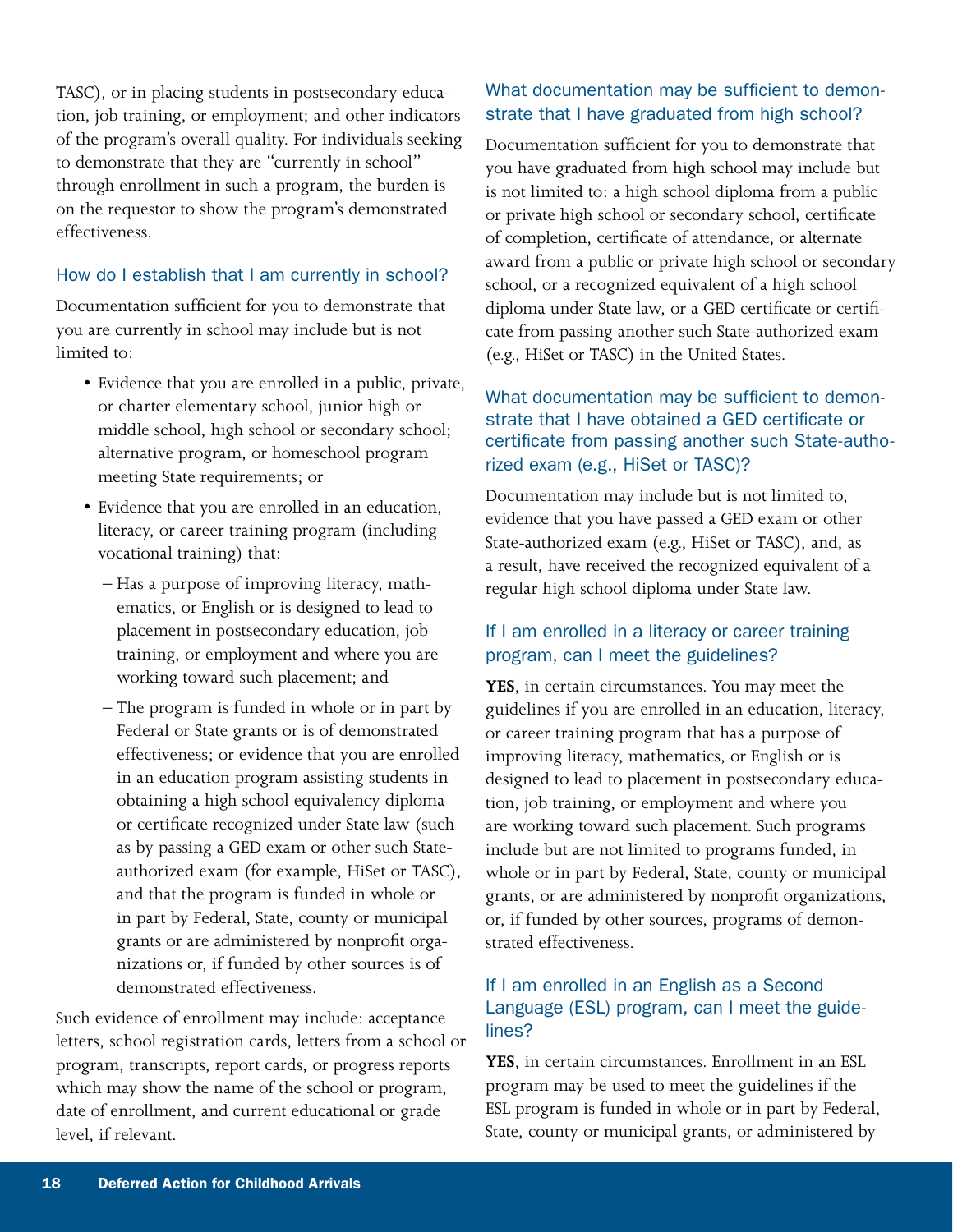nonprofit organizations, or, if funded by other sources, is a program of demonstrated effectiveness. You must submit direct documentary evidence that the program is funded in whole or part by Federal, State, county, or municipal grants, administered by a nonprofit organization, or of demonstrated effectiveness.

# Will USCIS consider evidence other than that listed in Chart #1 to show that I have met the education guidelines?

**NO**. Evidence not listed in Chart #1 on the following page will not be accepted to establish that you are currently in school, have graduated or obtained a certificate of completion from high school, or have obtained a GED or passed another State-authorized exam (e.g., HiSet or TASC). You must submit any of the documentary evidence listed in Chart #1 to show that you meet the education guidelines.

# Will USCIS consider evidence other than that listed in Chart #1 to show that I have met certain initial guidelines?

Evidence other than those documents listed in Chart #1 may be used to establish the following guidelines and factual showings if available documentary evidence is insufficient or lacking and shows that:

- You were physically present in the United States on June 15, 2012;
- You came to the United States before reaching your 16th birthday;
- You satisfy the continuous residence requirement, as long as you present direct evidence of

your continued residence in the United States for a portion of the required period and the circumstantial evidence is used only to fill in gaps in the length of continuous residence demonstrated by the direct evidence; and

• Any travel outside the United States during the period of required continuous presence was brief, casual, and innocent.

However, USCIS will not accept evidence other than the documents listed in Chart #1 as proof of any of the following guidelines to demonstrate that you:

- Were under the age of 31 on June 15, 2012; and
- Are currently in school, have graduated or obtained a certificate of completion from high school, have obtained a GED certificate, or are an honorably discharged veteran of the Coast Guard or Armed Forces of the United States.

For example, even if you do not have documentary proof of your presence in the United States on June 15, 2012, you may still be able to satisfy the guidelines. You may do so by submitting credible documentary evidence that you were present in the United States shortly before and shortly after June 15, 2012, which, under the facts presented, may give rise to an inference of your presence on June 15, 2012 as well. However, evidence other than that listed in Chart #1 will not be accepted to establish that you have graduated high school. You must submit the designated documentary evidence to satisfy that you meet this guideline.

CHART #1: on the next page, provides examples of documentation you may submit to demonstrate you meet the initial guidelines for consideration of deferred action under this process. Please see the instructions of Form I-821D, Consideration of Deferred Action for Childhood Arrivals, for additional details of acceptable documentation.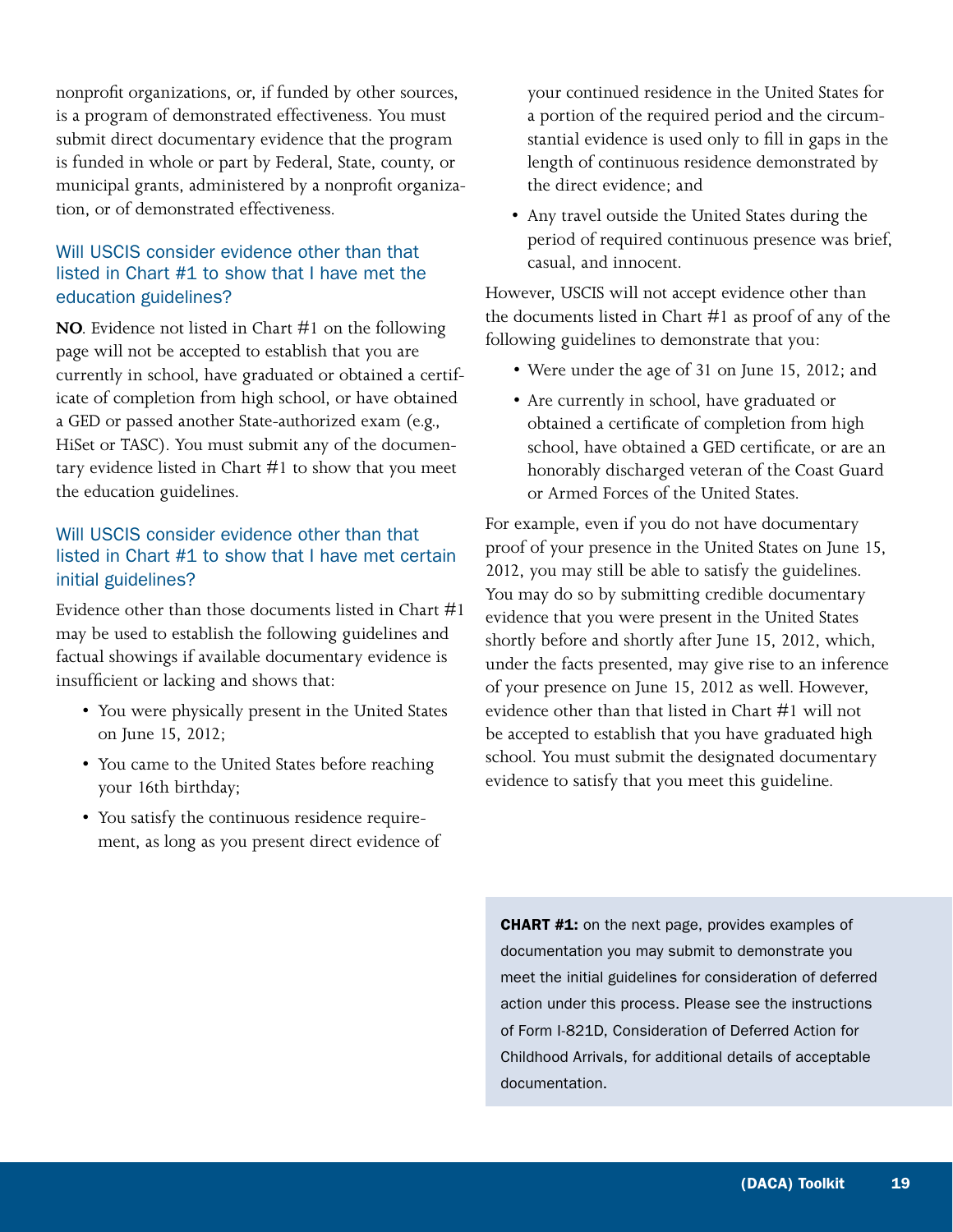# CHART #1: EXAMPLES OF DOCUMENTS TO SUBMIT TO DEMONSTRATE YOU MEET THE GUIDELINES

| <b>Proof of identity</b>                                                                                              | • Passport or national identity document from your country of origin<br>· Birth certificate with photo identification<br>· School or military ID with photo<br>• Any U.S. Government immigration or other document bearing your name and photo                                                                                                                                                                                                                                                                                                                                                                                                                                                                                                                                           |
|-----------------------------------------------------------------------------------------------------------------------|------------------------------------------------------------------------------------------------------------------------------------------------------------------------------------------------------------------------------------------------------------------------------------------------------------------------------------------------------------------------------------------------------------------------------------------------------------------------------------------------------------------------------------------------------------------------------------------------------------------------------------------------------------------------------------------------------------------------------------------------------------------------------------------|
| Proof you came to U.S.<br>before your 16th birthday                                                                   | Passport with admission stamp<br>Form I-94/I-95/I-94W<br>School records from the U.S. schools you have attended<br>· Any Immigration and Naturalization Service or DHS document stating your date of entry<br>(Form I-862, Notice to Appear)<br>· Travel records<br>Hospital or medical records<br>· Rent receipts or utility bills<br>Employment records (pay stubs, W-2 Forms, etc.)<br>• Official records from a religious entity confirming participation in a religious ceremony<br>• Copies of money order receipts for money sent in or out of the country<br>Birth certificates of children born in the U.S.<br>Dated bank transactions<br>· Automobile license receipts or registration<br>· Deeds, mortgages, rental agreement contracts<br>· Tax receipts, insurance policies |
| <b>Proof of immigration status</b>                                                                                    | • Form I-94/I-95/I-94W with authorized stay expiration date<br>Final order of exclusion, deportation, or removal issued as of June 15, 2012<br>• A charging document placing you into removal proceedings                                                                                                                                                                                                                                                                                                                                                                                                                                                                                                                                                                                |
| Proof of presence in U.S.<br>on June 15, 2012                                                                         | $\cdot$ Rent receipts or utility bills<br>Employment records (pay stubs, W-2 Forms, etc.)<br>School records (letters, report cards, etc.)<br>Military records (Form DD-214 or NGB Form 22)                                                                                                                                                                                                                                                                                                                                                                                                                                                                                                                                                                                               |
| Proof you continuously resided in<br><b>U.S. since June 15, 2007</b>                                                  | • Official records from a religious entity confirming participation in a religious ceremony<br>Copies of money order receipts for money sent in or out of the country<br>Passport entries<br>Birth certificates of children born in the United States<br>Dated bank transactions<br>· Automobile license receipts or registration<br>Deeds, mortgages, rental agreement contracts<br>$\cdot$ Tax receipts, insurance policies                                                                                                                                                                                                                                                                                                                                                            |
| <b>Proof of your education status</b><br>at the time of requesting<br>consideration of DACA                           | • School records (transcripts, report cards, etc.) from the school that you are currently<br>attending in the United States showing the name(s) of the school(s) and periods of school<br>attendance and the current of requesting consideration of DACA educational or grade level<br>U.S. high school diploma, certificate of completion, or other alternate award<br>High school equivalency diploma or certificate recognized under State law<br>Evidence that you passed a State-authorized exam, including the GED or other State-<br>authorized exam (for example, HiSet or TASC) in the United States                                                                                                                                                                            |
| Proof you are an honorably<br>discharged veteran of the<br><b>U.S. Armed Forces or the</b><br><b>U.S. Coast Guard</b> | Form DD-214, Certificate of Release or Discharge from Active Duty<br>NGB Form 22, National Guard Report of Separation and Record of Service<br>Military personnel records<br>Military health records                                                                                                                                                                                                                                                                                                                                                                                                                                                                                                                                                                                     |

┱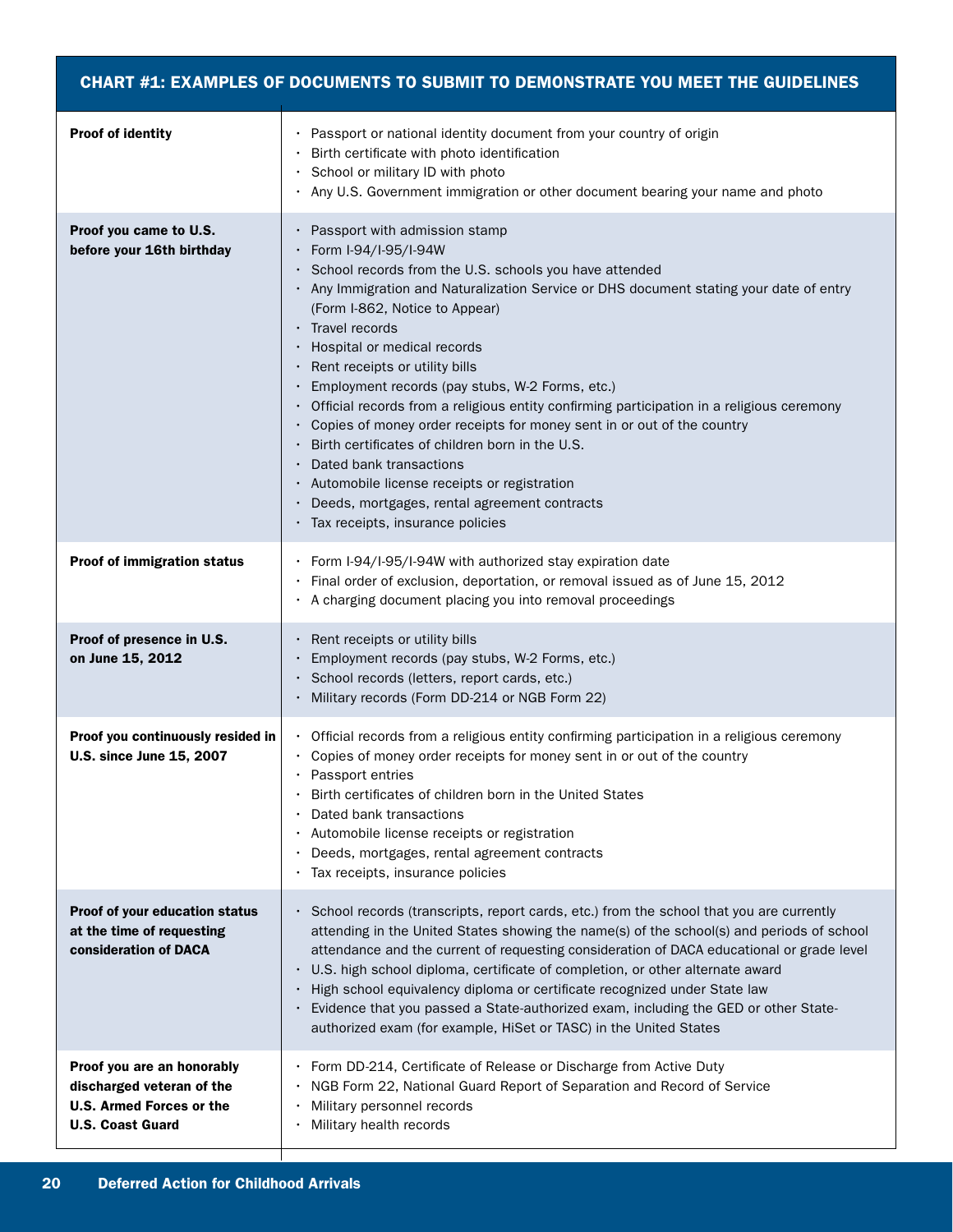# May I file affidavits as proof that I meet the initial guidelines for consideration of DACA?

Affidavits generally will not be sufficient on their own to demonstrate that you meet the guidelines for USCIS to consider you for DACA. However, affidavits may be used to support meeting the following guidelines only if the documentary evidence available to you is insufficient or lacking:

- Demonstrating that you meet the 5-year continuous residence requirement; and
- Establishing that departures during the required period of continuous residence were brief, casual, and innocent.

If you submit affidavits related to the above criteria, you must submit two or more affidavits, sworn to or affirmed by people other than yourself, who have direct personal knowledge of the events and circumstances. Should USCIS determine that the affidavits are insufficient to overcome the unavailability or the lack of documentary evidence with respect to either of these guidelines, it will issue a Request for Evidence indicating that further evidence must be submitted to demonstrate that you meet these guidelines.

USCIS will not accept affidavits as proof of satisfying the following guidelines:

- You are currently in school, have graduated or obtained a certificate of completion or other alternate award from high school, have obtained a high school equivalency diploma or certificate (such as by passing the GED exam or other Stateauthorized exam [for example, HiSet or TASC]), or are an honorably discharged veteran from the Coast Guard or Armed Forces of the United States;
- You were physically present in the United States on June 15, 2012;
- You came to the United States before reaching your 16th birthday;
- You were under the age of 31 on June 15, 2012; and
- Your criminal history, if applicable.

If the only evidence you submit to demonstrate you meet any of the above guidelines is an affidavit, USCIS will issue a Request for Evidence indicating that you have not demonstrated that you meet these guidelines and that you must do so in order to demonstrate that you meet that guideline.

Will I be considered to be in unlawful status if I had an application for asylum or cancellation of removal pending before either USCIS or the Executive Office for Immigration Review (EOIR) on June 15, 2012?

**YES**. If you had an application for asylum or cancellation of removal, or similar relief, pending before either USCIS or EOIR as of June 15, 2012, but had no lawful status, you may request consideration of DACA.

I was admitted for "duration of status" or for a period of time that extended past June 14, 2012, but violated my immigration status (e.g., by engaging in unauthorized employment, failing to report to my employer, or failing to pursue a full course of study) before June 15, 2012. May I be considered for deferred action under this process?

**NO**, unless the Executive Office for Immigration Review terminated your status by issuing a final order of removal against you before June 15, 2012.

I was admitted for "duration of status" or for a period of time that extended past June 14, 2012, but "aged out" of my dependent nonimmigrant status as of June 15, 2012. May I be considered for deferred action under this process?

**YES**. For purposes of satisfying the "had no lawful status on June 15, 2012," guideline alone, if you were admitted for "duration of status" or for a period of time that extended past June 14, 2012, but "aged out" of your dependent nonimmigrant status on or before June 15, 2012 (meaning you turned 21 years old on or before June 15, 2012), you may be considered for deferred action under this process.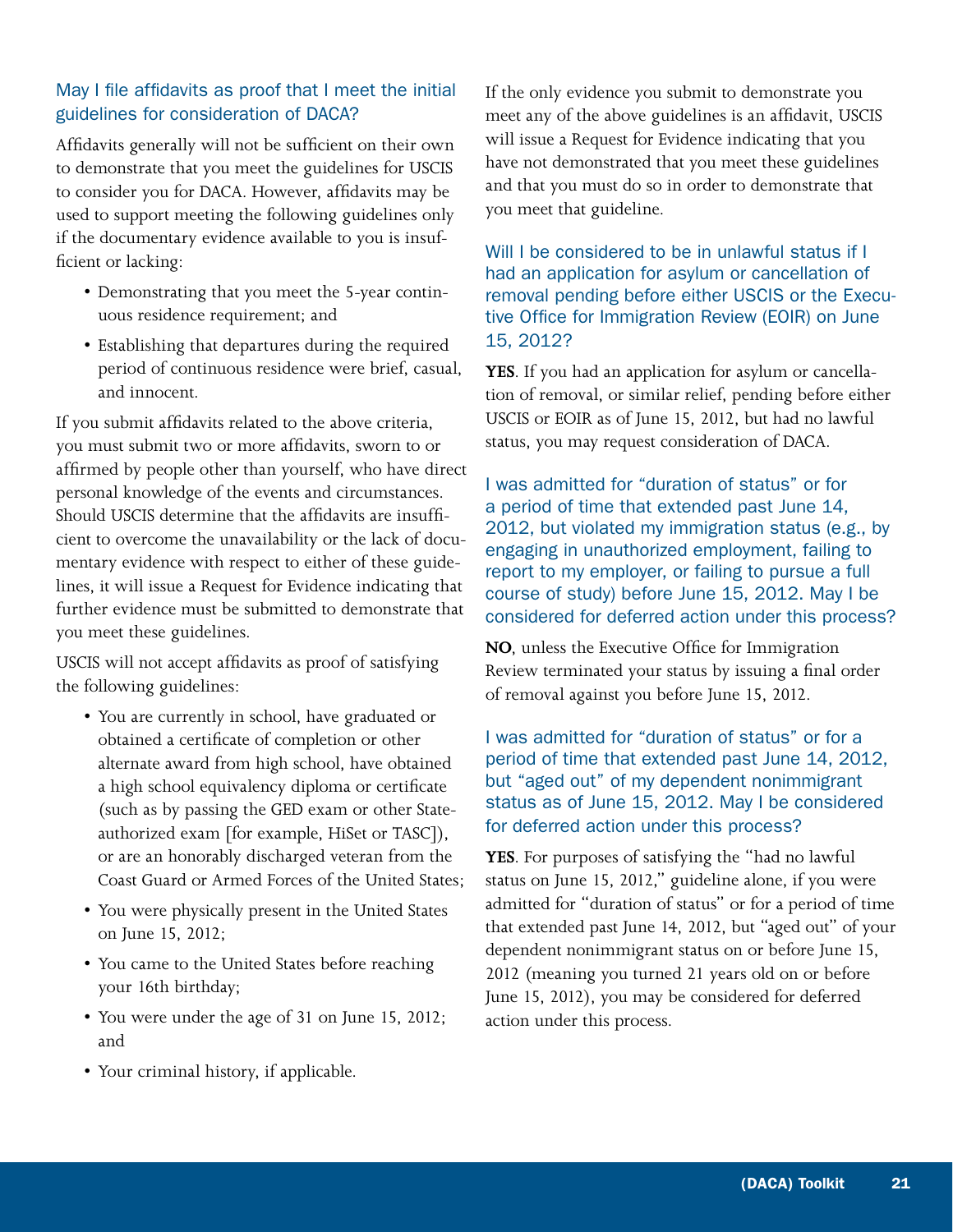### <span id="page-21-0"></span>I was admitted for "duration of status" but my status in SEVIS is listed as terminated on or before June 15, 2012. May I be considered for deferred action under this process?

**YES**. For the purposes of satisfying the "had no lawful status on June 15, 2012," guideline alone, if your status as of June 15, 2012, is listed as "terminated" in SEVIS, you may be considered for deferred action under this process.

# I am a Canadian citizen who was inspected by CBP but was not issued an I-94 at the time of admission. May I be considered for deferred action under this process?

In general, a Canadian citizen who was admitted as a visitor for business or pleasure and not issued an I-94, Arrival/Departure Record, (also known as a "non-controlled" Canadian nonimmigrant) is lawfully admitted for a period of 6 months. For that reason, unless there is evidence, including verifiable evidence provided by the individual, that he or she was specifically advised that his or her admission would be for a different length of time, the Department of Homeland Security (DHS) will consider, for DACA purposes only, that the alien was lawfully admitted for a period of 6 months. Therefore, if DHS is able to verify from its records that your last non-controlled entry occurred on or before Dec. 14, 2011, DHS will consider your nonimmigrant visitor status to have expired as of June 15, 2012, and you may be considered for deferred action under this process.

# I used my Border Crossing Card (BCC) to obtain admission to the United States and was not issued an I-94 at the time of admission. May I be considered for deferred action under this process?

Because the limitations on entry for a BCC holder vary based on location of admission and travel, DHS will assume that the BCC holder who was not provided an I-94 was admitted for the longest period legally possible—30 days—unless the individual can demonstrate, through verifiable evidence, that he or she was specifically advised that his or her admission would be for a different length of time. Accordingly, if DHS is able to verify from its records that your last admission was using a BCC, you were not issued an I-94 at the time of admission, and it occurred on or before May 14, 2012, DHS will consider your nonimmigrant visitor status to have expired as of June 15, 2012, and you may be considered for deferred action under this process.

# Do I accrue unlawful presence if I have a pending initial request for consideration of DACA?

You will continue to accrue unlawful presence while the request for consideration of DACA is pending unless you are under 18 years of age at the time of the request. If you are under 18 years of age at the time you submit your request, you will not accrue unlawful presence while the request is pending, even if you turn 18 while your request is pending with USCIS. If action on your case is deferred, you will not accrue unlawful presence during the period of deferred action. However, having action deferred on your case will not excuse previously accrued unlawful presence.

#### RENEWAL OF DACA

# When should I file my renewal request with U.S. Citizenship and Immigration Services (USCIS)?

USCIS encourages you to submit your request for renewal approximately 120 days (or 4 months) before your current period of deferred action under the Deferred Action for Childhood Arrivals (DACA) process expires. If you have filed approximately 120 days before your deferred action and Employment Authorization Document (EAD) expire and USCIS is unexpectedly delayed in processing your renewal request, USCIS may provide deferred action and employment authorization for a short period of time until your renewal is adjudicated. However, if you file your renewal request more than 150 days prior to the expiration of your current period of deferred action, USCIS may reject your submission and return it to you with instructions to resubmit your request closer to the expiration date.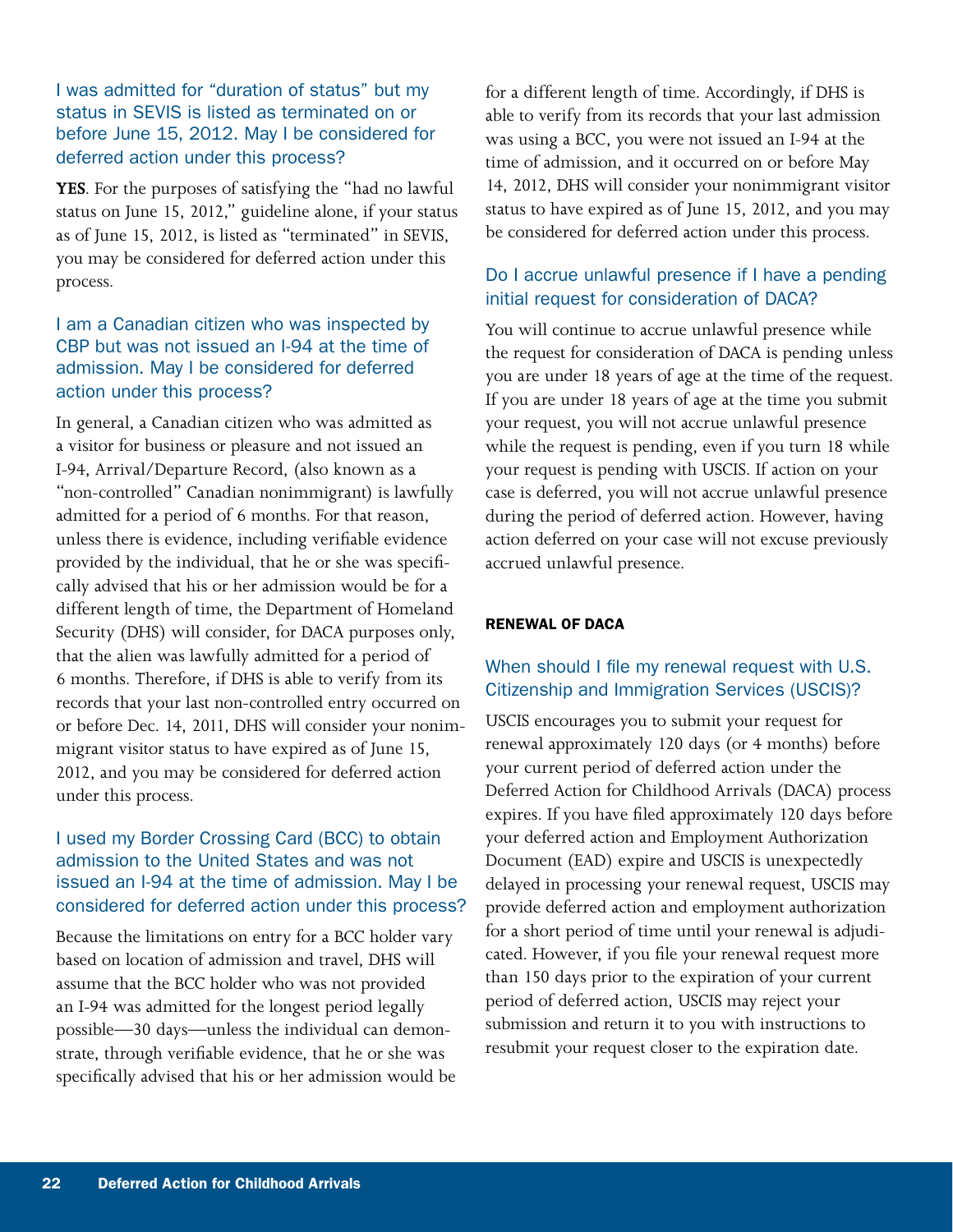### <span id="page-22-0"></span>How will USCIS evaluate my request for renewal of DACA?

You may be considered for renewal of DACA if you met the guidelines for consideration of Initial DACA (see above) AND you:

- 1. Did not depart the United States on or after Aug. 15, 2012, without advance parole;
- 2. Have continuously resided in the United States since you submitted your most recent request for DACA that was approved up to the present time; and
- 3. Have not been convicted of a felony, a significant misdemeanor, or three or more misdemeanors, and do not otherwise pose a threat to national security or public safety.

These guidelines must be met for consideration of DACA renewal. USCIS retains the ultimate discretion to determine whether deferred action is appropriate in any given case even if the guidelines are met.

# Do I accrue unlawful presence if I am seeking renewal and my previous period of DACA expires before I receive a renewal of deferred action under DACA? Similarly, what would happen to my work authorization?

**YES**, if your previous period of DACA expires before you receive a renewal of deferred action under DACA, you will accrue unlawful presence for any time between the periods of deferred action unless you are under 18 years of age at the time you submit your renewal request.

Similarly, if your previous period of DACA expires before you receive a renewal of deferred action under DACA, you will not be authorized to work in the United States regardless of your age at time of filing until and unless you receive a new employment authorization document from USCIS.

However, if you have filed your renewal request with USCIS approximately 120 days before your deferred action and EAD expire and USCIS is unexpectedly delayed in processing your renewal request, USCIS may provide deferred action and employment authorization for a short period of time.

# Do I need to provide additional documents when I request renewal of deferred action under DACA?

**NO**, unless you have new documents pertaining to removal proceedings or criminal history that you have not already submitted to USCIS in a previously approved DACA request. USCIS, however, reserves the authority to request at its discretion additional documents, information, or Statements relating to a DACA renewal request determination.

**CAUTION:** If you knowingly and willfully provide materially false information on Form I-821D, you will be committing a Federal felony punishable by a fine, or imprisonment up to 5 years, or both, under 18 U.S.C. Section 1001. In addition, individuals may be placed into removal proceedings, face severe penalties provided by law, and be subject to criminal prosecution.

#### **TRAVEL**

May I travel outside of the United States before I submit an initial Deferred Action for Childhood Arrivals (DACA) request or while my initial DACA request remains pending with the Department of Homeland Security (DHS)?

Any unauthorized travel outside of the United States on or after Aug. 15, 2012, will interrupt your continuous residence and you will not be considered for deferred action under this process. Any travel outside of the United States that occurred on or after June 15, 2007, but before Aug. 15, 2012, will be assessed by U.S. Citizenship and Immigration Services (USCIS) to determine whether the travel qualifies as brief, casual, and innocent. (**[See Chart #2](#page-23-0) on the following page.**)

CAUTION: You should be aware that if you have been ordered deported or removed, and you then leave the United States, your departure will likely result in your being considered deported or removed, with potentially serious future immigration consequences.

# If my case is deferred under DACA, will I be able to travel outside of the United States?

Not automatically. If USCIS has decided to defer action in your case and you want to travel outside the United States, you must apply for advance parole by filing a **[Form I-131, Application for Travel](http://www.uscis.gov/sites/default/files/files/form/i-131.pdf) Document** and paying the applicable fee (\$360). USCIS will determine whether your purpose for international travel is justifiable based on the circumstances you describe in your request. Generally, USCIS will only grant advance parole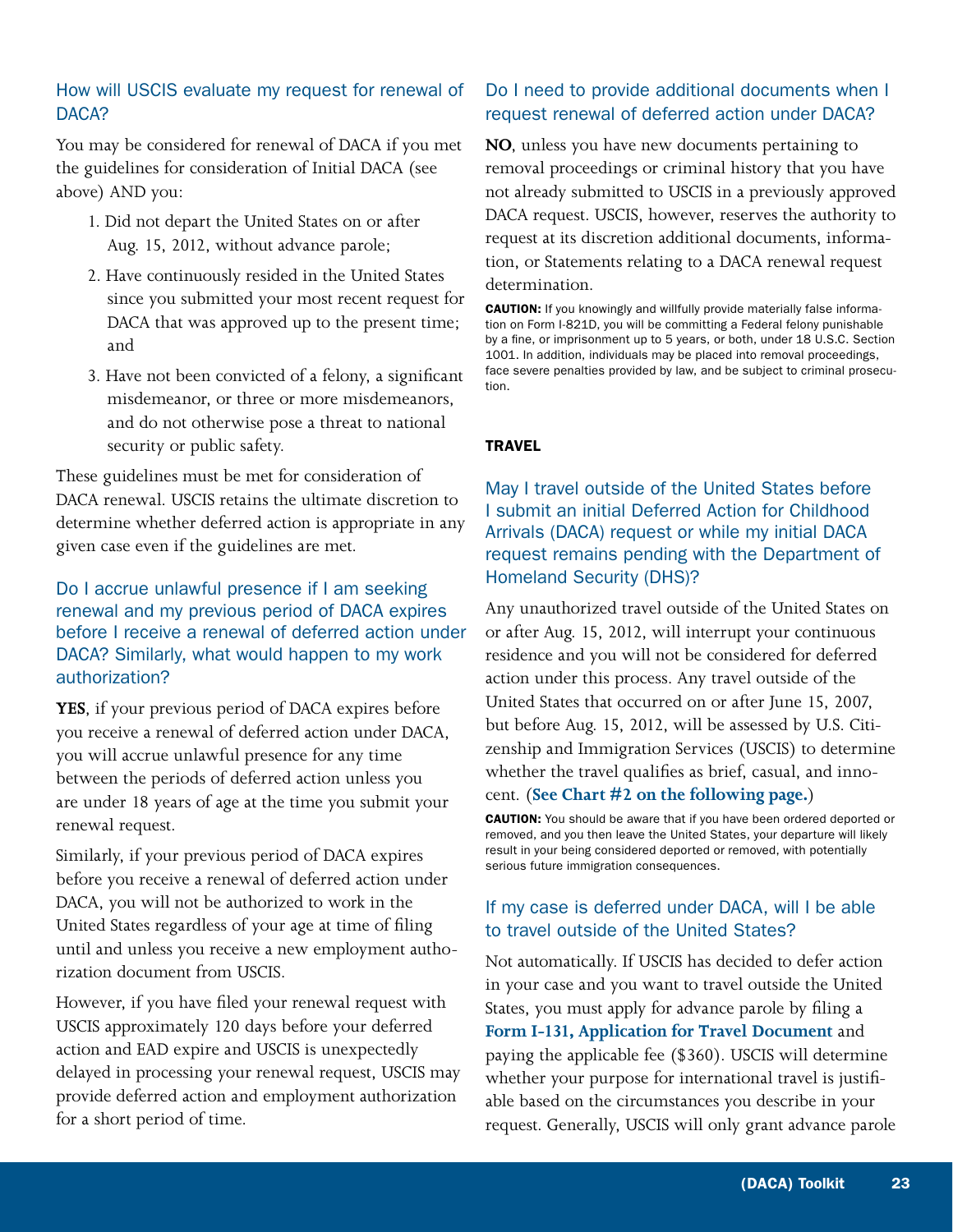<span id="page-23-0"></span>

| <b>Travel Dates</b>                                                           | <b>Type of Travel</b>                                                                | <b>Does It Affect Continuous Residence</b>                                                                                                                                                                                                                                                                                          |
|-------------------------------------------------------------------------------|--------------------------------------------------------------------------------------|-------------------------------------------------------------------------------------------------------------------------------------------------------------------------------------------------------------------------------------------------------------------------------------------------------------------------------------|
| On or after June 15, 2007,<br>but before Aug. 15, 2012                        | Brief, casual, and innocent                                                          | <b>No</b>                                                                                                                                                                                                                                                                                                                           |
|                                                                               | For an extended time                                                                 |                                                                                                                                                                                                                                                                                                                                     |
|                                                                               | Because of an order of<br>exclusion, deportation,<br>voluntary departure, or removal | Yes                                                                                                                                                                                                                                                                                                                                 |
|                                                                               | To participate in criminal activity                                                  |                                                                                                                                                                                                                                                                                                                                     |
|                                                                               |                                                                                      |                                                                                                                                                                                                                                                                                                                                     |
| On or after Aug. 15, 2012,<br>and after you have<br>requested deferred action | Any                                                                                  | In addition, if you have previously been ordered deported and<br>removed and you depart the United States without taking addi-<br>tional steps to address your removal proceedings, your departure<br>will likely result in your being considered deported or removed,<br>with potentially serious future immigration consequences. |
|                                                                               |                                                                                      |                                                                                                                                                                                                                                                                                                                                     |

if your travel abroad will be in furtherance of:

- Humanitarian purposes, including travel to obtain medical treatment, attending funeral services for a family member, or visiting an ailing relative;
- Educational purposes, such as semester-abroad programs and academic research; or
- Employment purposes such as overseas assignments, interviews, conferences, training, or meetings with clients overseas.

Travel for vacation is not a valid basis for advance parole.

You may not apply for advance parole unless and until USCIS defers action in your case under the consideration of DACA. You cannot apply for advance parole at the same time as you submit your request for consideration of DACA. All advance parole requests will be considered on a case-by-case basis.

If USCIS has deferred action in your case under the DACA process after you have been ordered deported or removed, you may still request advance parole if you meet the guidelines for advance parole described above.

CAUTION: However, for those individuals who have been ordered deported or removed, before you actually leave the United States, you should seek to reopen your case before the Executive Office for Immigration Review (EOIR) and obtain administrative closure or termination of your removal proceeding. Even after you have asked EOIR to reopen your case, you should not leave the United States until after EOIR has granted your request. If you depart after being ordered deported or removed, and your removal proceeding has not been reopened and administratively closed or terminated, your departure may result in your being considered deported or removed, with potentially serious future immigration consequences. If you have any questions about this process, you may contact U.S. Immigration and Customs Enforcement (ICE) through the local ICE Office of the Chief Counsel with jurisdiction over your case.

CAUTION: If you travel outside the United States on or after Aug. 15, 2012, without first receiving advance parole, your departure automatically terminates your deferred action under DACA.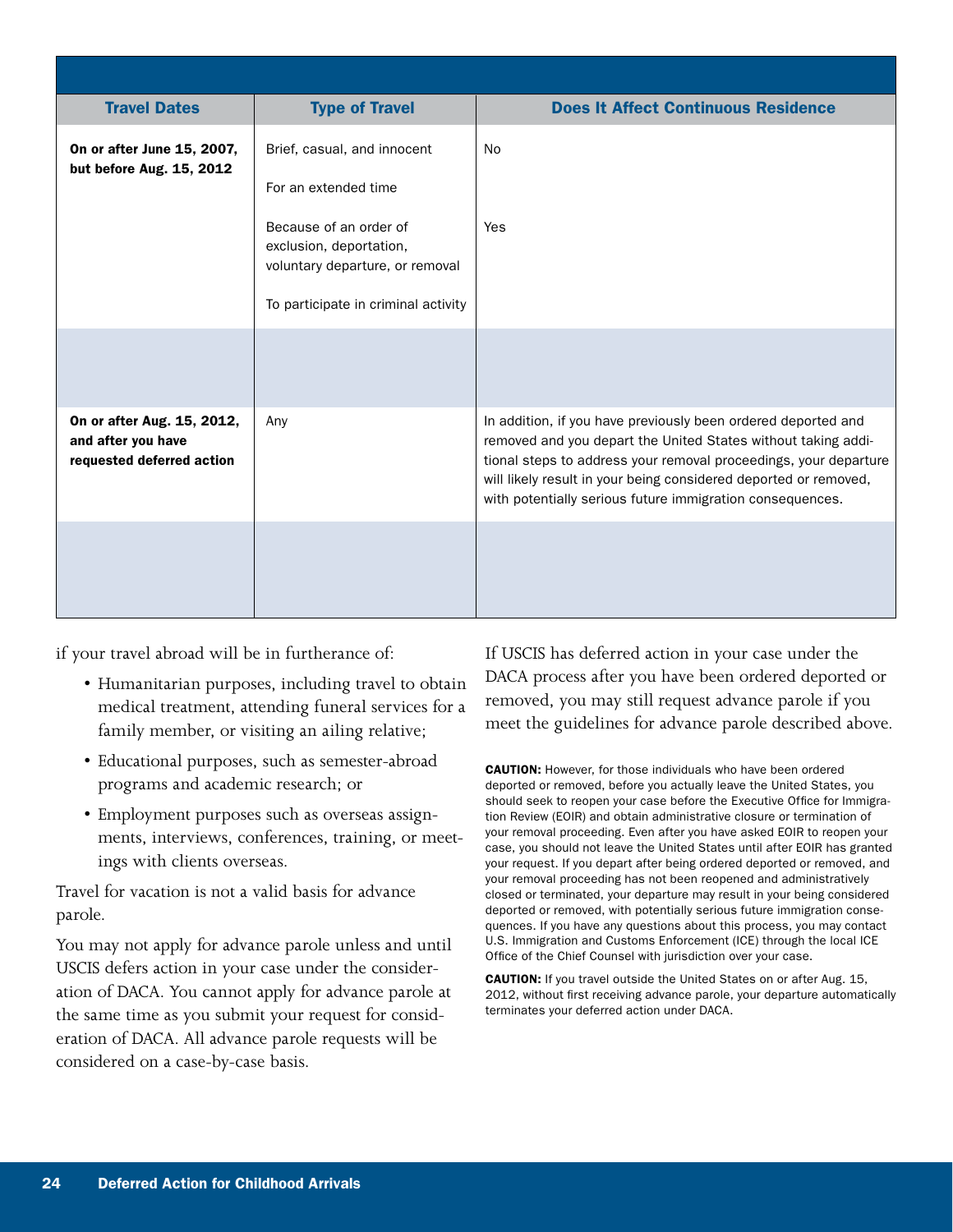# <span id="page-24-0"></span>Do brief departures from the United States interrupt the continuous residence requirement?

A brief, casual, and innocent absence from the United States will not interrupt your continuous residence. If you were absent from the United States, your absence will be considered brief, casual, and innocent if it was on or after June 15, 2007, and before Aug. 15, 2012, and:

- 1. The absence was short and reasonably calculated to accomplish the purpose for the absence;
- 2. The absence was not because of an order of exclusion, deportation, or removal;
- 3. The absence was not because of an order of voluntary departure, or an administrative grant of voluntary departure before you were placed in exclusion, deportation, or removal proceedings; and
- 4. The purpose of the absence and/or your actions while outside the United States were not contrary to law.

Once USCIS has approved your request for DACA, you may file **Form I-131**, Application for Travel Document, to request advance parole to travel outside of the United States.

CAUTION: If you travel outside the United States on or after Aug. 15, 2012, without first receiving advance parole, your departure automatically terminates your deferred action under DACA.

# May I file a request for advance parole concurrently with my DACA package?

Concurrent filing of advance parole is not an option at this time. DHS is, however, reviewing its policy on concurrent filing of advance parole with a DACA request. In addition, DHS is also reviewing eligibility criteria for advance parole. If any changes to this policy are made, USCIS will update this FAQ and inform the public accordingly.

#### CRIMINAL CONVICTIONS

If I have a conviction for a felony offense, a significant misdemeanor offense, or multiple misdemeanors, can I receive an exercise of prosecutorial discretion under this new process?

**NO**. If you have been convicted of a felony offense, a significant misdemeanor offense, or three or more other misdemeanor offenses not occurring on the same date and not arising out of the same act, omission, or scheme of misconduct, you will not be considered for Deferred Action for Childhood Arrivals (DACA) except where the Department of Homeland Security (DHS) determines there are exceptional circumstances.

#### What offenses qualify as a felony?

A felony is a Federal, State, or local criminal offense punishable by imprisonment for a term exceeding 1 year.

# What offenses constitute a significant misdemeanor?

For the purposes of this process, a significant misdemeanor is a misdemeanor as defined by Federal law (specifically, one for which the maximum term of imprisonment authorized is 1 year or less but greater than 5 days) and that meets the following criteria:

- 1. Regardless of the sentence imposed, is an offense of domestic violence, sexual abuse or exploitation, burglary, unlawful possession or use of a firearm, drug distribution or trafficking, or driving under the influence; or
- 2. If not an offense listed above, is one for which the individual was sentenced to time in custody of more than 90 days. The sentence must involve time to be served in custody, and therefore does not include a suspended sentence.

The time in custody does not include any time served beyond the sentence for the criminal offense based on a State or local law enforcement agency honoring a detainer issued by U.S. Immigration and Customs Enforcement (ICE). Notwithstanding the above, the decision whether to defer action in a particular case is an individualized, discretionary one that is made taking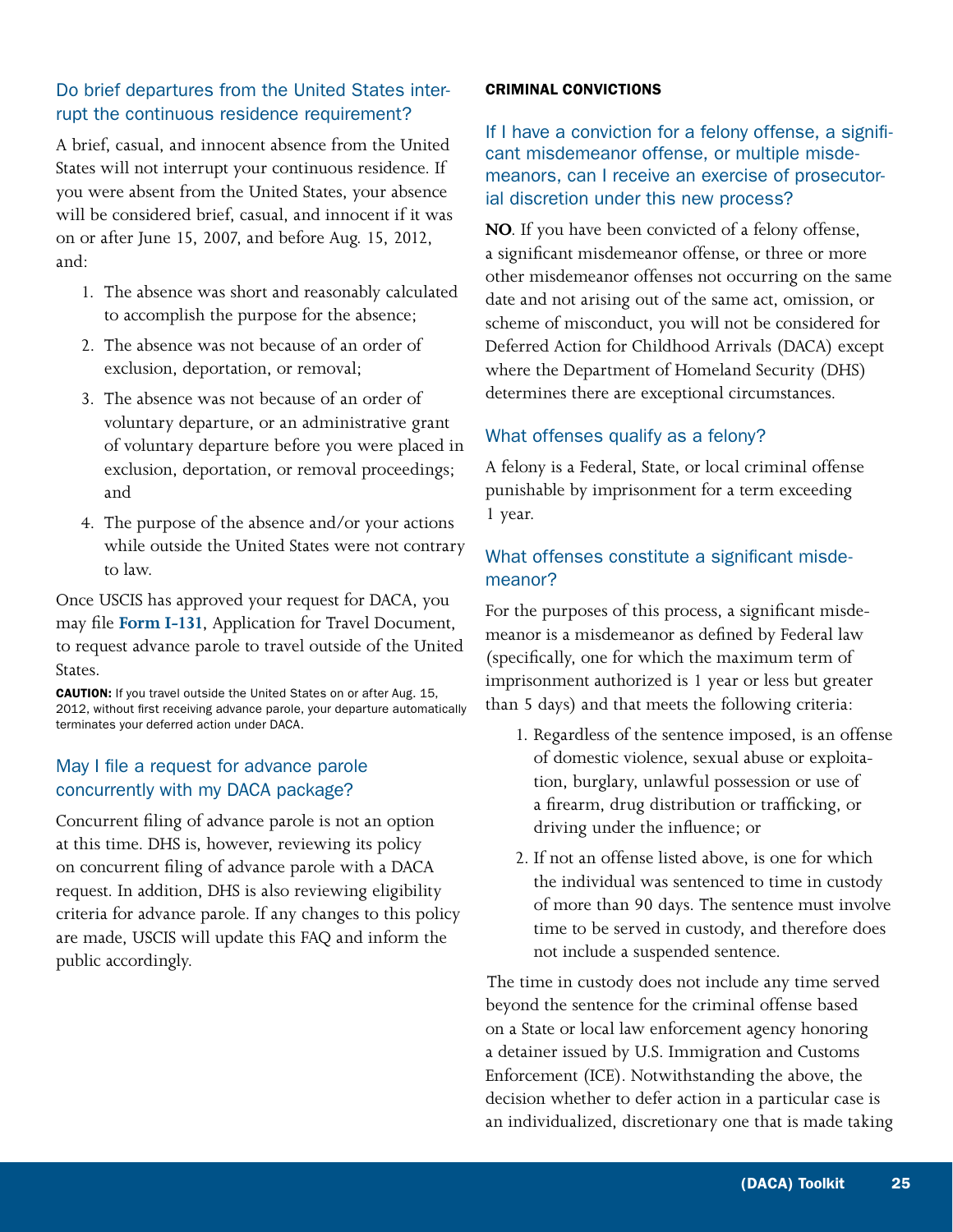into account the totality of the circumstances. Therefore, the absence of the criminal history outlined above, or its presence, is not necessarily determinative, but is a factor to be considered in the unreviewable exercise of discretion. DHS retains the discretion to determine that an individual does not warrant deferred action on the basis of a single criminal offense for which the individual was sentenced to time in custody of 90 days or less.

# What offenses constitute a non-significant misdemeanor?

For purposes of this process, a non-significant misdemeanor is any misdemeanor as defined by Federal law (specifically, one for which the maximum term of imprisonment authorized is 1 year or less but greater than 5 days) and that meets the following criteria:

- 1. Is not an offense of domestic violence, sexual abuse or exploitation, burglary, unlawful possession or use of a firearm, drug distribution or trafficking, or driving under the influence; and
- 2. Is one for which the individual was sentenced to time in custody of 90 days or less. The time in custody does not include any time served beyond the sentence for the criminal offense based on a State or local law enforcement agency honoring a detainer issued by ICE.

Notwithstanding the above, the decision whether to defer action in a particular case is an individualized, discretionary one that is made taking into account the totality of the circumstances. Therefore, the absence of the criminal history outlined above, or its presence, is not necessarily determinative, but is a factor to be considered in the unreviewable exercise of discretion.

If I have a minor traffic offense, such as driving without a license, will it be considered a nonsignificant misdemeanor that counts towards the "three or more non-significant misdemeanors" making me unable to receive consideration for an exercise of prosecutorial discretion under this new process?

A minor traffic offense will not be considered a misdemeanor for purposes of this process. However, your

entire offense history can be considered along with other facts to determine whether, under the totality of the circumstances, you warrant an exercise of prosecutorial discretion.

It is important to emphasize that driving under the influence is a significant misdemeanor regardless of the sentence imposed.

# What qualifies as a national security or public safety threat?

If the background check or other information uncovered during the review of your request for deferred action indicates that your presence in the United States threatens public safety or national security, you will not be able to receive consideration for an exercise of prosecutorial discretion except where DHS determines there are exceptional circumstances. Indicators that you pose such a threat include, but are not limited to: gang membership, participation in criminal activities, or participation in activities that threaten the United States.

# Will offenses criminalized as felonies or misdemeanors by State immigration laws be considered felonies or misdemeanors for purpose of this process?

**NO**. Immigration-related offenses characterized as felonies or misdemeanors by State immigration laws will not be treated as disqualifying felonies or misdemeanors for the purpose of considering a request for consideration of deferred action under this process.

# Will DHS consider my expunged or juvenile conviction as an offense making me unable to receive an exercise of prosecutorial discretion?

Expunged convictions and juvenile convictions will not automatically disqualify you. Your request will be assessed on a case-by-case basis to determine whether, under the particular circumstances, a favorable exercise of prosecutorial discretion is warranted. If you were a juvenile, but tried and convicted as an adult, you will be treated as an adult for purposes of the DACA process.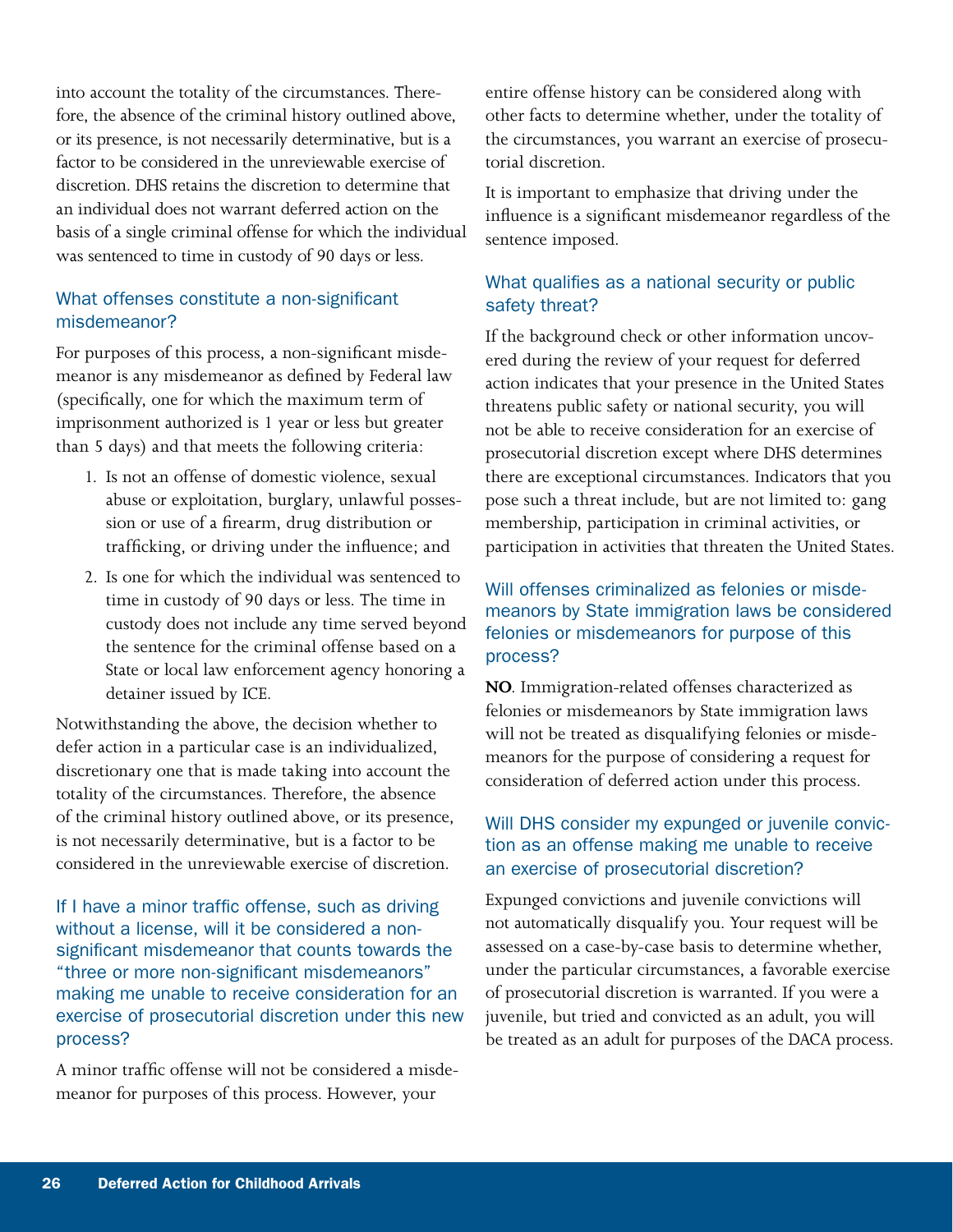#### <span id="page-26-0"></span>MISCELLANEOUS

### Does this Administration remain committed to comprehensive immigration reform?

**YES**. The Administration has consistently pressed for passage of comprehensive immigration reform, including the DREAM Act, because the President believes these steps are critical to building a 21st century immigration system that meets our Nation's economic and security needs.

#### Is passage of the DREAM Act still necessary in light of the new process?

**YES**. The Secretary of Homeland Security's June 15, 2012, memorandum allowing certain people to request consideration for deferred action is one in a series of steps that DHS has taken to focus its enforcement resources on the removal of individuals who pose a danger to national security or a risk to public safety. Deferred Action for Childhood Arrivals (DACA) is an exercise of prosecutorial discretion and does not provide lawful status or a pathway to citizenship. As the President has Stated, individuals who would qualify for the DREAM Act deserve certainty about their status. Only the Congress, acting through its legislative authority, can confer the certainty that comes with a pathway to permanent lawful status.

# Does deferred action provide me with a path to permanent resident status or citizenship?

**NO**. Deferred action is a form of prosecutorial discretion that does not confer lawful permanent resident status or a path to citizenship. Only the Congress, acting through its legislative authority, can confer these rights.

#### Can I be considered for deferred action even if I do not meet the guidelines to be considered for DACA?

This process is only for individuals who meet the specific guidelines for DACA. Other individuals may, on a case-by-case basis, request deferred action from U.S. Citizenship and Immigration Services (USCIS) or U.S. Immigration and Customs Enforcement (ICE) in certain circumstances, consistent with longstanding practice.

# How will ICE and USCIS handle cases involving individuals who do not satisfy the guidelines of this process but believe they may warrant an exercise of prosecutorial discretion under the June 2011 Prosecutorial Discretion Memoranda?

If USCIS determines that you do not satisfy the guidelines or otherwise determines you do not warrant an exercise of prosecutorial discretion, then it will decline to defer action in your case. If you are currently in removal proceedings, have a final order, or have a voluntary departure order, you may then request ICE consider whether to exercise prosecutorial discretion.

# How should I fill out question 9 on Form I-765, Application for Employment Authorization?

When you are filing a Form I-765 as part of a DACA request, question 9 is asking you to list those Social Security numbers that were officially issued to you by the Social Security Administration.

# Will there be supervisory review of decisions by USCIS under this process?

**YES**. USCIS has implemented a successful supervisory review process to ensure a consistent process for considering requests for DACA.

# Will USCIS personnel responsible for reviewing requests for DACA receive special training?

**YES**. USCIS personnel responsible for considering requests for consideration of DACA have received special training.

# Must attorneys and accredited representatives who provide pro bono services to deferred action requestors at group assistance events file a Form G-28 with USCIS?

Under 8 C.F.R. §§ 292.3 and 1003.102, practitioners are required to file a Notice of Entry of Appearance as Attorney or Accredited Representative when they engage in practice in immigration matters before DHS, either in person or through the preparation or filing of any brief, application, petition, or other document. Under these rules, a practitioner who consistently violates the requirement to file a Form G-28 may be subject to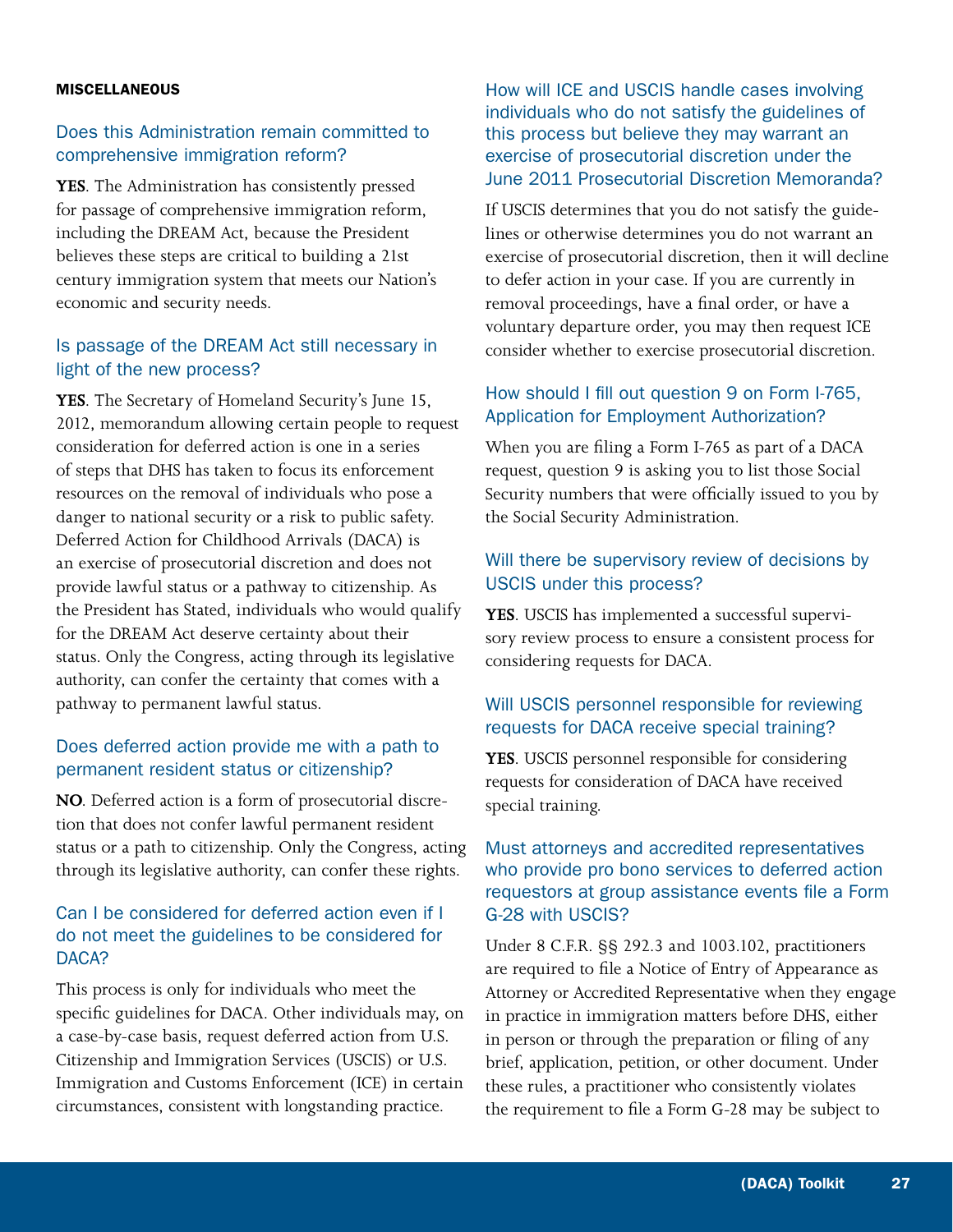disciplinary sanctions; however on Feb. 28, 2011, USCIS issued a Statement indicating that it does not intend to initiate disciplinary proceedings against practitioners (attorneys and accredited representatives) based solely on the failure to submit a Notice of Entry of Appearance as Attorney or Accredited Representative (Form G-28) in relation to pro bono services provided at group assistance events. DHS is in the process of issuing a final rule at which time this matter will be reevaluated.

# When must an individual sign a Form I-821D as a preparer?

Anytime someone other than the requestor prepares or helps fill out the Form I-821D, that individual must complete Part 5 of the form.

# If I provide my employee with information regarding his or her employment to support a request for consideration of DACA, will that information be used for immigration enforcement purposes against me and/or my company?

You may, as you determine appropriate, provide individuals requesting DACA with documentation which verifies their employment. This information will not be shared with ICE for civil immigration enforcement purposes under section 274A of the Immigration and Nationality Act (relating to unlawful employment) unless there is evidence of egregious violations of criminal statutes or widespread abuses.

# Can I request consideration for deferred action under this process if I live in the Commonwealth of the Northern Mariana Islands (CNMI)?

**YES**, in certain circumstances. The CNMI is part of the United States for immigration purposes and is not excluded from this process. However, because of the specific guidelines for consideration of DACA, individuals who have been residents of the CNMI are in most cases unlikely to qualify for the program. You must, among other things, have come to the United States before your 16th birthday and have resided continuously in the United States since June 15, 2007.

Under the Consolidated Natural Resources Act of 2008, the CNMI became part of the United States for purposes of immigration law only on Nov. 28, 2009. Therefore entry into, or residence in, the CNMI before that date is not entry into, or residence in, the United States for purposes of the DACA process.

USCIS has used parole authority in a variety of situations in the CNMI to address particular humanitarian needs on a case-by-case basis since Nov. 28, 2009. If you live in the CNMI and believe that you meet the guidelines for consideration of deferred action under this process, except that your entry and/or residence to the CNMI took place entirely or in part before Nov. 28, 2009, USCIS is willing to consider your situation on a case-by-case basis for a grant of parole. If this situation applies to you, you should make an appointment through INFOPASS with the USCIS ASC in Saipan to discuss your case with an immigration officer.

# Someone told me if I pay them a fee, they can expedite my DACA request. Is this true?

**NO**. There is no expedited processing for deferred action. Dishonest practitioners may promise to provide you with faster services if you pay them a fee. These people are trying to scam you and take your money. Visit our **[Avoid Scams](http://http://www.uscis.gov/avoid-scams)** page to learn how you can protect yourself from immigration scams.

Make sure you seek information about requests for consideration of DACA from official government sources such as USCIS or the DHS. If you are seeking legal advice, visit our Find **[Legal Services](http://www.uscis.gov/avoid-scams/find-legal-services)** page to learn how to choose a licensed attorney or accredited representative.

# Am I required to register with the Selective Service?

Most male persons residing in the United States, who are ages 18 through 25, are required to register with Selective Service. Please see link for more information. [**Selective Service, [www.sss.gov](http://www.sss.gov)**].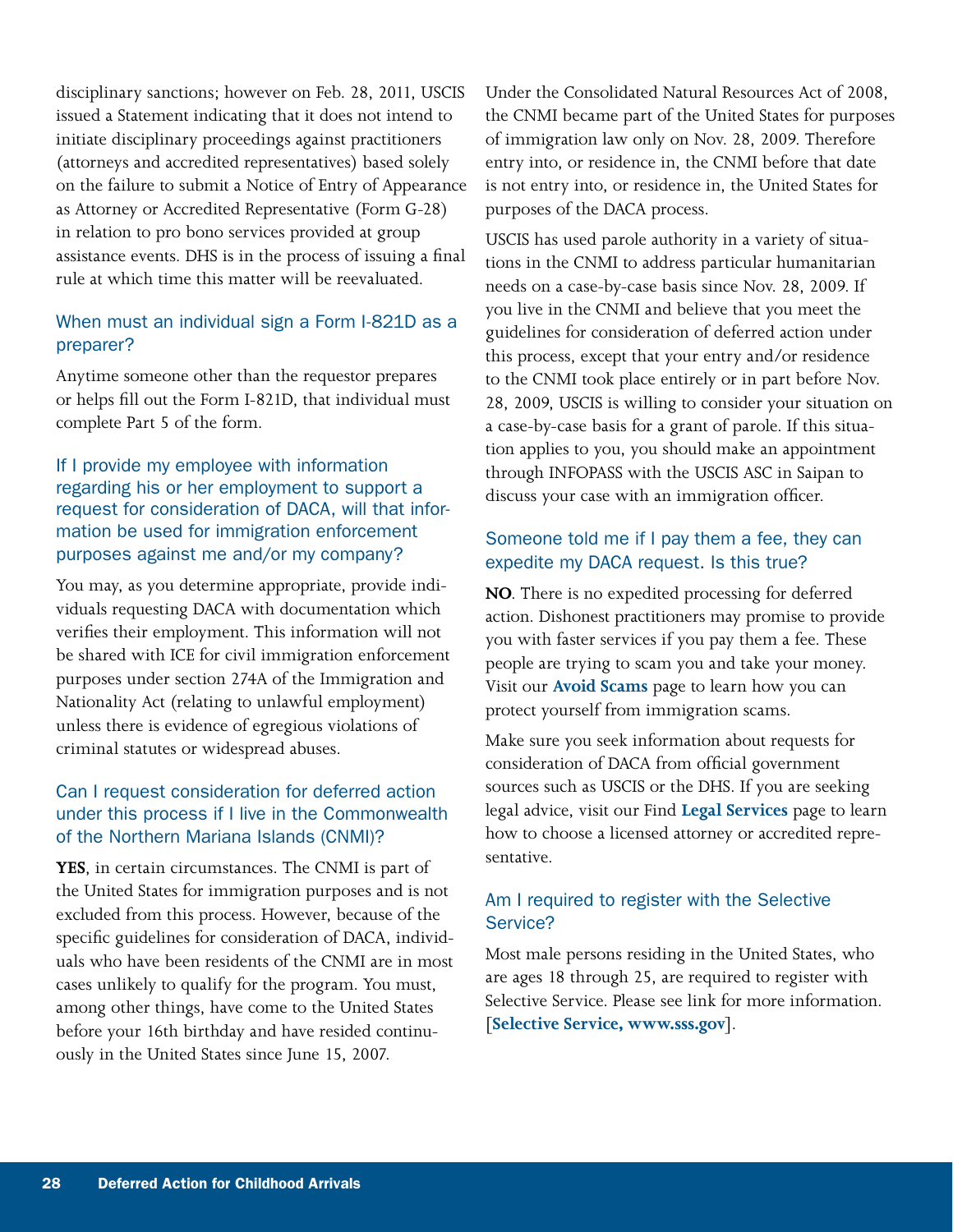# **DEFERRED ACTION for CHILDHOOD ARRIVALS CONSIDERATION OF**

Deferred action for childhood arrivals (DACA) allows certain individuals, who meet specific guidelines, to request consideration of deferred action from USCIS. Individuals who receive deferred action will not be placed into removal proceedings or removed from the United States for a specified period of time unless terminated. If you receive deferred action, you may be eligible for employment authorization. You may request deferred action for childhood arrivals if you meet the following guidelines:

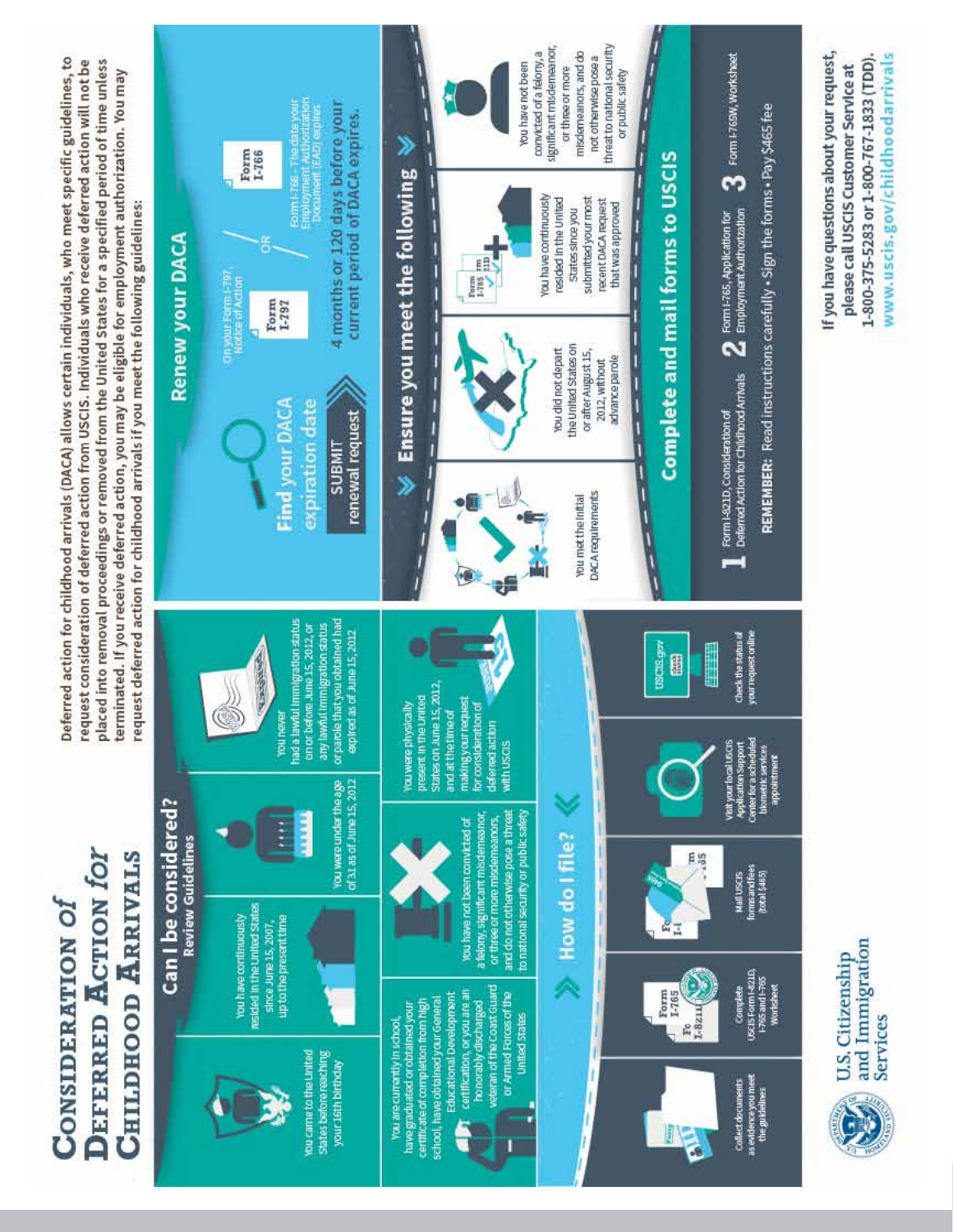<span id="page-29-0"></span>

**U.S. Citizenship** and Immigration<br>Services

Learn how to protect yourself from immigration scams at www.uscis.gov/avoidscams

# **THE WRONG HELP CAN HURT BEWARE OF IMMIGRATION SCAMS**



| $\bullet \equiv$ |  |
|------------------|--|
|                  |  |
|                  |  |
|                  |  |
|                  |  |

**DOWNLOAD** free forms and instructions



**LEARN** about filing fees



**VERIFY** 

only BIA-accredited representatives or eligible attorneys provide you legal services



**REPORT** scams to the Federal Trade **Commission (FTC) or your** state attorney general

www.ftc.gov/complaint 1-877-FTC-HELP

# **About Us**

USCIS is your official source of information about immigration benefits and services. Contact us for more information on USCIS and its programs.

**Contact Us** www.uscis.gov 1-800-375-5283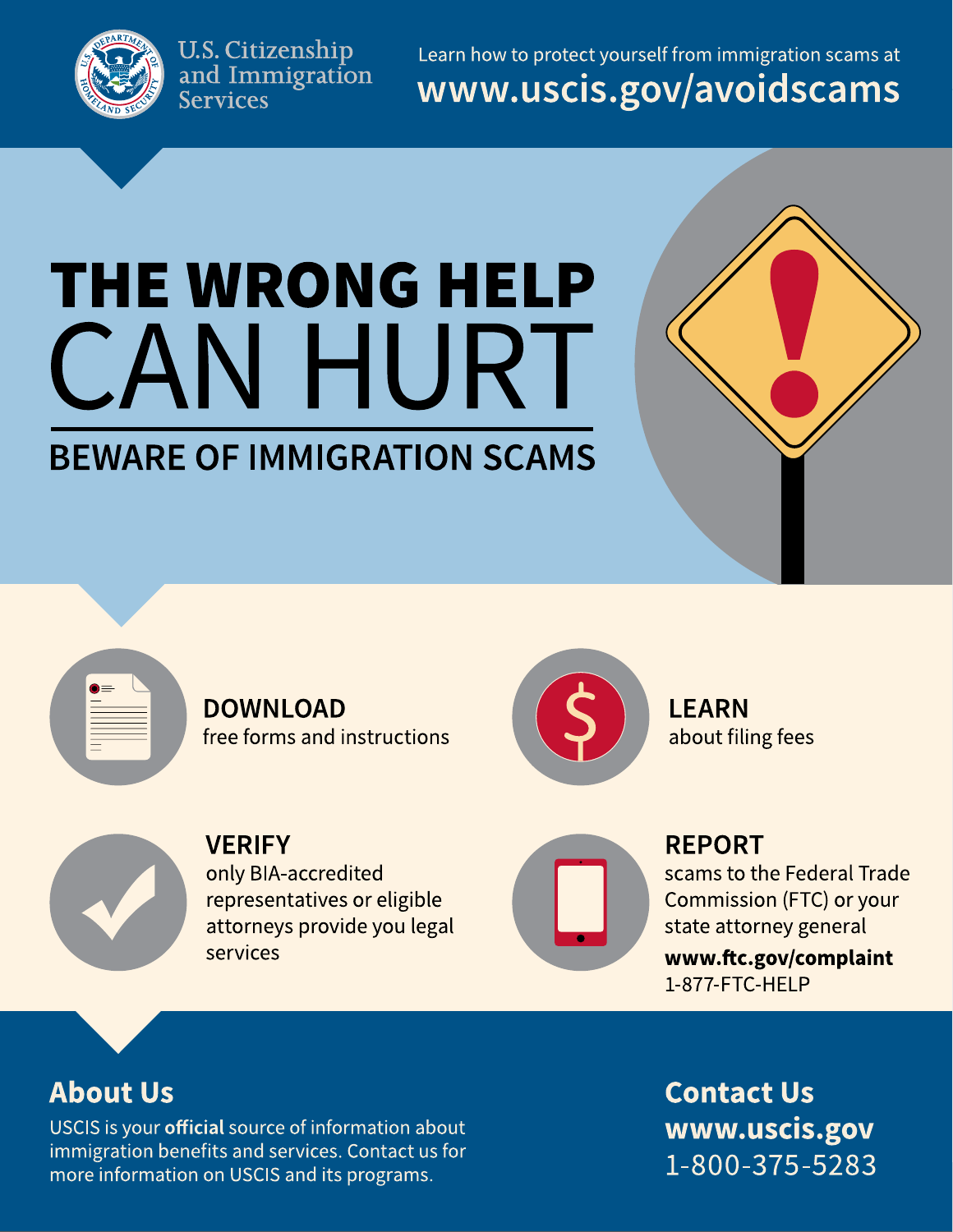# <span id="page-30-0"></span>DACA RESOURCES

#### DEPARTMENT OF HOMELAND SECURITY

# **U.S. CITIZENSHIP AND IMMIGRATION SERVICES (USCIS)**

#### **DACA resource page**

#### **<www.uscis.gov/childhoodarrivals> <www.uscis.gov/acciondiferida>**

These English and Spanish Web pages contain important DACA information.

#### **Avoid Immigration Scams resource center**

#### **<www.uscis.gov/avoidscams> <www.uscis.gov/eviteestafas>**

These English and Spanish Web pages contain information related to immigration scams, including resources for applicants, community groups, and legal service providers.

#### **"How Do I" guides**

#### **<www.uscis.gov/howdoi>**

This online repository for all USCIS "How Do I" guides includes "How Do I Request Consideration of Deferred Action for Childhood Arrivals (DACA)?"

#### **Public Engagement Division Outreach page**

#### **<www.uscis.gov/outreach>**

This page lists upcoming national engagements, including multilingual engagements, and local outreach events.

#### **Multilingual resource center**

#### **<www.uscis.gov/multilingual>**

This online resource has links to documents in 22 languages, including multilingual DACA resources.

#### **Online customer service tools**

#### **<www.uscis.gov/tools>**

USCIS offers customers a variety of online customer service tools, including the ability to change address, check processing times and case status information, and submit inquiries.

#### **Systematic Alien Verification for Entitlements (SAVE)**

#### **<www.uscis.gov/save>**

The SAVE program is an intergovernmental information service initiative which verifies the immigration status of benefit applicants.

# **E-Verify**

#### **<www.uscis.gov/e-verify>**

E-Verify is an electronic system that enables employers to verify employment eligibility. The E-Verify program has a variety of resources for employees on worker rights.

# **OFFICE FOR CIVIL RIGHTS AND CIVIL LIBERTIES (CRCL)**

#### **Overview of CRCL resources**

#### **[www.dhs.gov/topic/civil-rights-and-civil-liberties](http://www.dhs.gov/topic/civil-rights-and-civil-liberties)**

The mission of CRCL is to advance and safeguard the civil rights and civil liberties of individuals and communities with respect to the Department's immigration-related policies and activities.

# **OFFICE OF THE CIS OMBUDSMAN**

#### **Overview of Office of the CIS Ombudsman resources**

#### **[www.dhs.gov/topic/cis-ombudsman](http://www.dhs.gov/topic/cis-ombudsman)**

The Office of the CIS Ombudsman provides individual immigration case assistance and makes recommendations to improve the administration of immigration benefits.

#### DEPARTMENT OF EDUCATION

# **DEPARTMENT OF EDUCATION**

#### **Free Application for Federal Student Aid (FAFSA)**

#### **<www.studentaid.ed.gov/fafsa>**

This Web page provides an overview of the FAFSA requirements and process.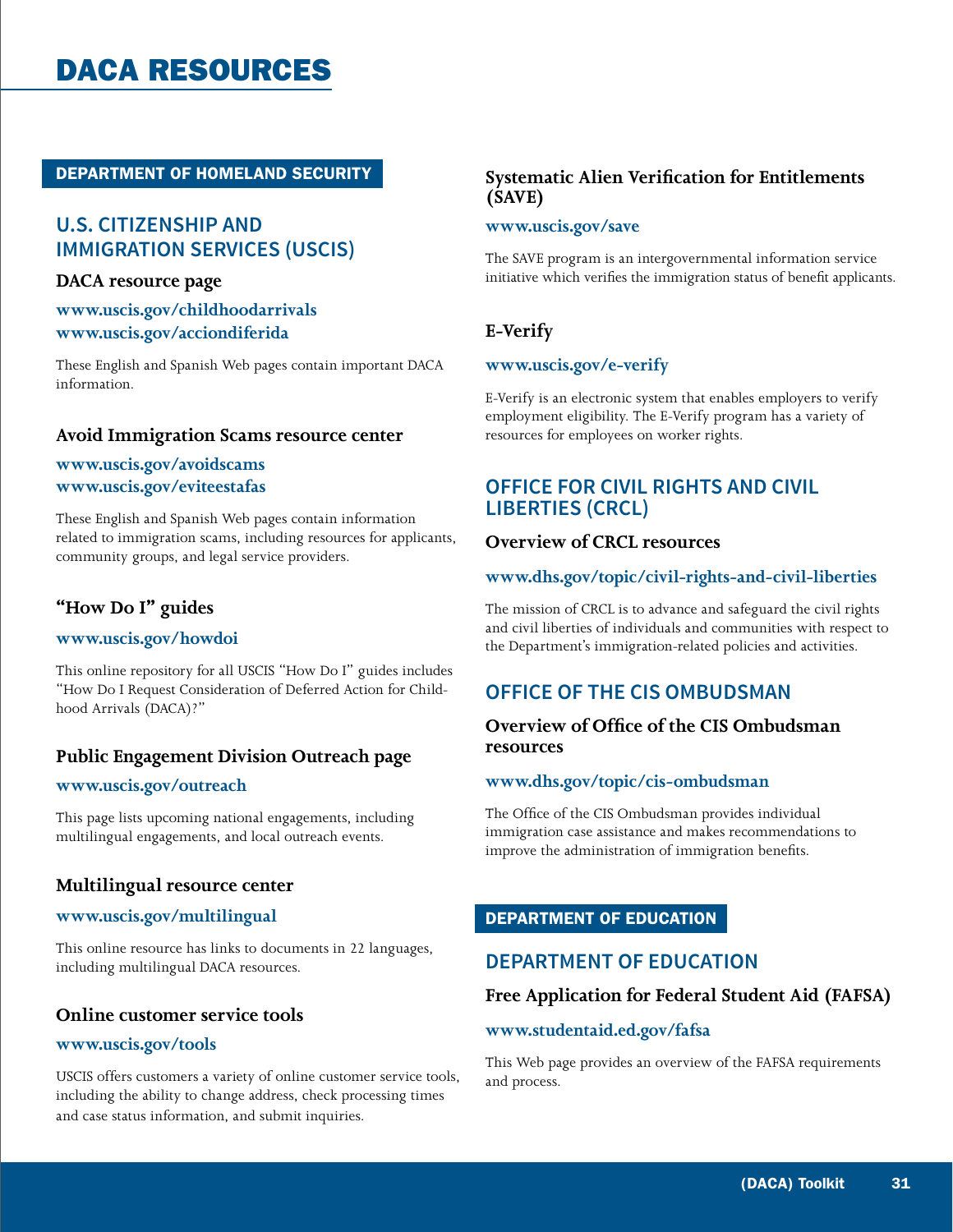# **Resources for DACA and immigrant students**

### **[www2.ed.gov/about/overview/focus/](www2.ed.gov/about/overview/focus/ immigration-resources.html) [immigration-resources.html](www2.ed.gov/about/overview/focus/ immigration-resources.html)**

This resource page includes Q&As on Federal student aid and education records for DACA students and a financial aid guide.

# **Migrant Education Program**

#### **<www2.ed.gov/programs/mep/index.html>**

The Migrant Education Program supports the development and funding of education and support services for migratory children.

#### DEPARTMENT OF JUSTICE

# **EXECUTIVE OFFICE FOR IMMIGRATION REVIEW (EOIR)**

#### **List of Board of Immigration Appeals (BIA) recognized organizations and accredited representatives**

#### **<www.justice.gov/eoir/ra/raroster.htm>**

BIA accredited representatives working for BIA-recognized organizations are non-attorneys who are authorized to provide immigration legal services.

#### **List of low cost and free immigration legal service providers**

#### **<www.justice.gov/eoir/probono/states.htm>**

EOIR provides a list of free and low-cost immigration attorneys by State as a resource for applicants and petitioners.

# **ACCESS TO JUSTICE**

#### **Overview of Access to Justice resources**

#### **<www.justice.gov/atj>**

Access to Justice works with Federal agencies, State, and local governments and State Access to Justice commissions to increase access to counsel and legal assistance and to improve the justice delivery systems that serve people who are unable to afford lawyers.

#### **DACA resource guide**

#### **[www.justice.gov/atj/daca-resourceguide-atj](www.justice.gov/atj/daca-resourceguide-atj-feb-27-3013.pdf)[feb-27-3013.pdf](www.justice.gov/atj/daca-resourceguide-atj-feb-27-3013.pdf)**

This resource guide provides information on the DACA process and links to DACA-related resources.

# **OFFICE OF SPECIAL COUNSEL FOR IMMIGRATION-RELATED UNFAIR EMPLOYMENT PRACTICES**

#### **DACA flyer**

#### **[www.justice.gov/crt/about/osc/pdf/](http://www.justice.gov/crt/about/osc/pdf/publications/DACA_English2.pdf) [publications/DACA\\_English2.pdf](http://www.justice.gov/crt/about/osc/pdf/publications/DACA_English2.pdf)**

The Office of Special Counsel enforces the anti-discrimination provisions of the Immigration and Nationality Act. This flyer provides DACA recipients with information about their right to work in the United States

#### DEPARTMENT OF LABOR

# **WAGE AND HOUR DIVISION**

#### **We Can Help website**

#### **<www.dol.gov/wecanhelp>**

This Web site provides useful information for workers to understand their rights in the workplace and how to file a complaint, regardless of their immigration status.

# **YouthRules! Web site**

#### **<www.youthrules.dol.gov>**

This Web site provides critical information on the jobs and hours a minor is allowed to work.